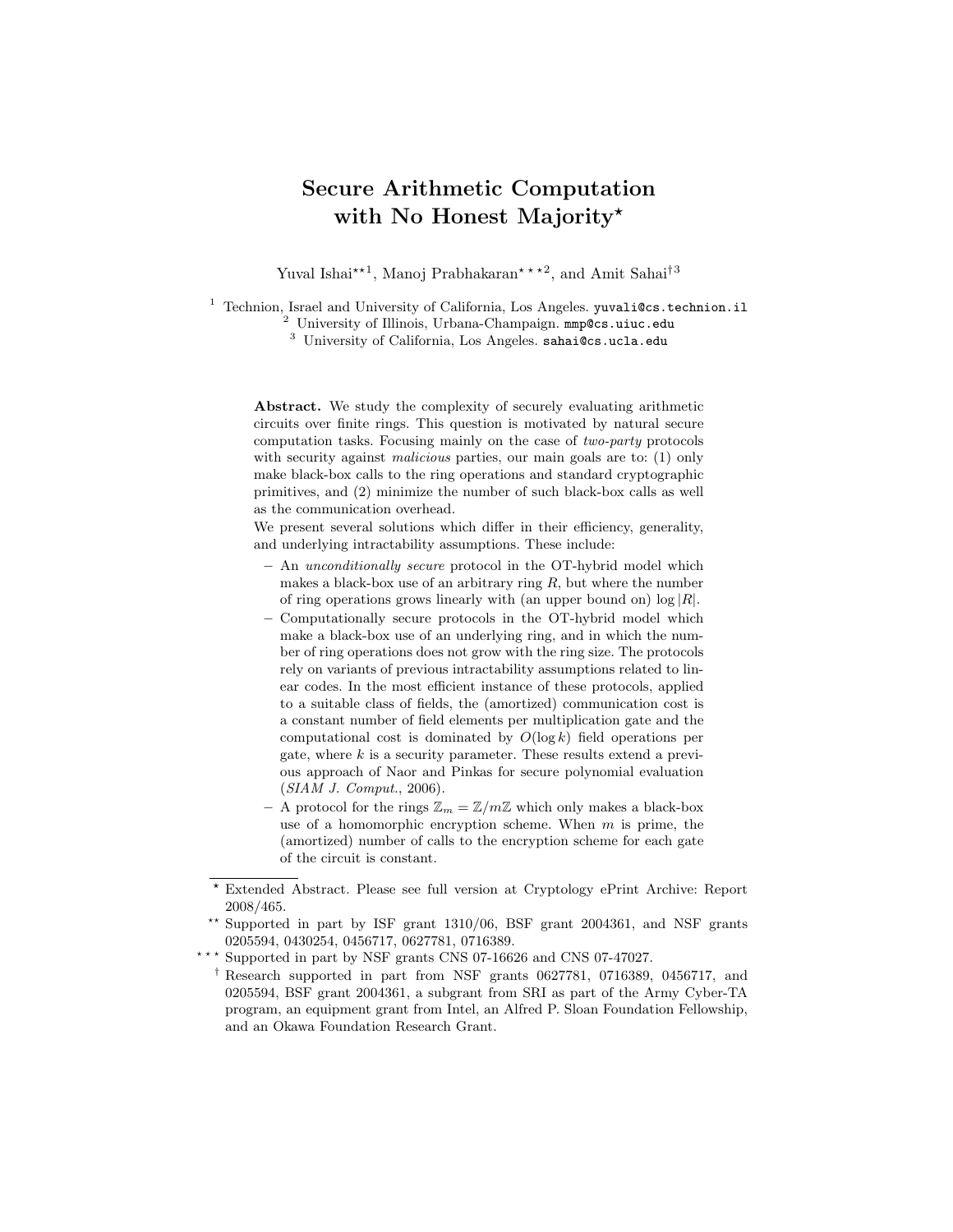All of our protocols are in fact UC-secure in the OT-hybrid model and can be generalized to multiparty computation with an arbitrary number of malicious parties.

## 1 Introduction

This paper studies the complexity of secure multiparty computation (MPC) tasks which involve arithmetic computations. Following the general feasibility results from the 1980s [60, 34, 4, 13], much research in this area shifted to efficiency questions, with a major focus on the efficiency of securely distributing natural computational tasks that arise in the "real world". In many of these cases, some inputs, outputs, or intermediate values in the computation are integers, finite-precision reals, matrices, or elements of a big finite ring, and the computation involves arithmetic operations in this ring. To name just a few examples from the MPC literature, such arithmetic computations are useful in the contexts of distributed generation of cryptographic keys [8, 28, 56, 32, 2], privacypreserving data-mining and statistics [48, 11], comparing and matching data [50, 31, 38], auctions and mechanism design [51, 21, 59, 7], and distributed linear algebra computations [15, 52, 47, 20, 49].

This motivates the following question:

What is the complexity of securely evaluating a given arithmetic circuit C over a given finite ring  $R$ ?

Before surveying the state of the art, some clarifications are in place.

Arithmetic circuits. An arithmetic circuit over a ring is defined similarly to a standard boolean circuit, except that the inputs and outputs are ring elements rather than bits and gates are labeled by the ring operations add, subtract, and multiply. (Here and in the following, by "ring" we will refer to a finite ring by default.) In the current context of distributed computations, the inputs and outputs of the circuit are annotated with the parties to which they belong. Thus, the circuit  $C$  together with the ring  $R$  naturally define a multi-party arithmetic functionality  $C^R$ . Note that arithmetic computations over the integers or finite-precision reals can be embedded into a sufficiently large finite ring or field, provided that there is an a-priori upper bound on the bit-length of the output. See Section 1.2 for further discussion of the usefulness of arithmetic circuits and some extensions of this basic model to which our results apply.

Secure computation model. The main focus of this paper is on secure twoparty computation or, more generally, MPC with an arbitrary number of malicious parties. (In this setting it is generally impossible to guarantee output delivery or even fairness, and one has to settle for allowing the adversary to abort the protocol after learning the output.) Our protocols are described in the "OT-hybrid model," namely in a model that allows parties to invoke an ideal oblivious transfer (OT) oracle [57, 27, 33]. This has several advantages in generality and efficiency, see [44] and Section 1.2 for discussion.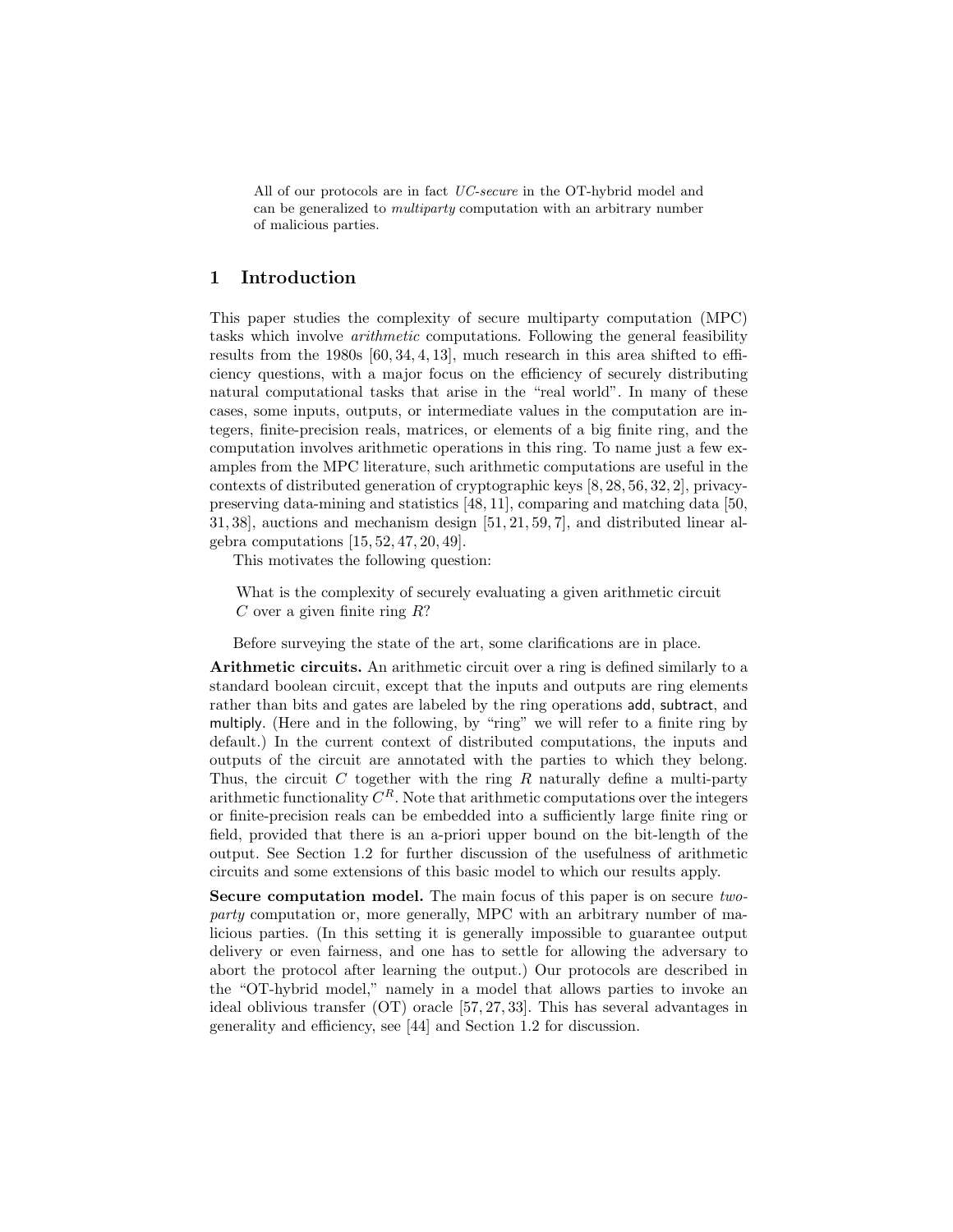Ruling out the obvious. An obvious approach for securely realizing an arithmetic computation  $C^R$  is by first designing an equivalent *boolean* circuit  $C'$  which computes the same function on a binary representation of the inputs, and then using standard MPC protocols for realizing  $C'$ . The main disadvantage of such an approach is that it typically becomes very inefficient when  $R$  is large. A clean way for ruling out such an approach, which is of independent theoretical interest, is by restricting protocols to only make a *black-box* access to the ring  $R$ . That is,  $\Pi$  securely realizes C if  $\Pi^R$  securely realizes  $C^R$  for every finite ring R and every representation of elements in  $R$ . The black-box access to  $R$  enables  $\Pi$  to perform ring operations and sample random ring elements, but the correspondence between ring elements and their identifiers (or even the exact size of the ring) will be unknown to the protocol. This automatically ensures that the overhead of  $\Pi$  (compared to an insecure implementation) does not grow with the computational complexity of ring operations. When considering the special case of fields, we allow by default the protocol  $\Pi$  to access an inversion oracle. Most of our protocols will make black-box access to a ring, although we will also consider some protocols outside of this model based on homomorphic encryption (see below).

#### 1.1 Previous Work

In the setting of MPC with honest majority, most protocols from the literature can make a black-box use of an arbitrary *field*. An extension to arbitrary black-box rings was given in [19], building on previous black-box secret sharing techniques of [26, 18] and previous MPC techniques of [4, 16].

In the case of secure two-party computation and MPC with no honest majority, most protocols from the literature apply to boolean circuits. Below we survey some previous approaches from the literature that apply to secure arithmetic computation with no honest majority.

In the semi-honest model, it is easy to employ any homomorphic encryption scheme with plaintext group  $\mathbb{Z}_m$  for performing arithmetic MPC over  $\mathbb{Z}_m$ . (See, e.g., [1, 11].) An alternative approach, which relies on oblivious transfer and uses the standard binary representation of elements in  $\mathbb{Z}_m$ , was employed in [32]. Both of the above protocols make a black-box use of the underlying cryptographic primitives but do not make a black-box use of the underlying ring. Applying the general compilers of [34, 12] to these protocols in order to obtain security in the malicious model would result in inefficient protocols which make a non-black-box use of the underlying cryptographic primitives (let alone the ring).

In the malicious model, protocols for secure arithmetic computation based on *threshold* homomorphic encryption were given in  $[17, 24]$ <sup>4</sup> (extending a similar protocol for the semi-honest model from [29]). These protocols provide the most practical general solutions for secure arithmetic two-party computation we

<sup>4</sup> While [17, 24] refer to the case of robust MPC in the presence of an honest majority, these protocols can be easily modified to apply to the case of MPC with no honest majority.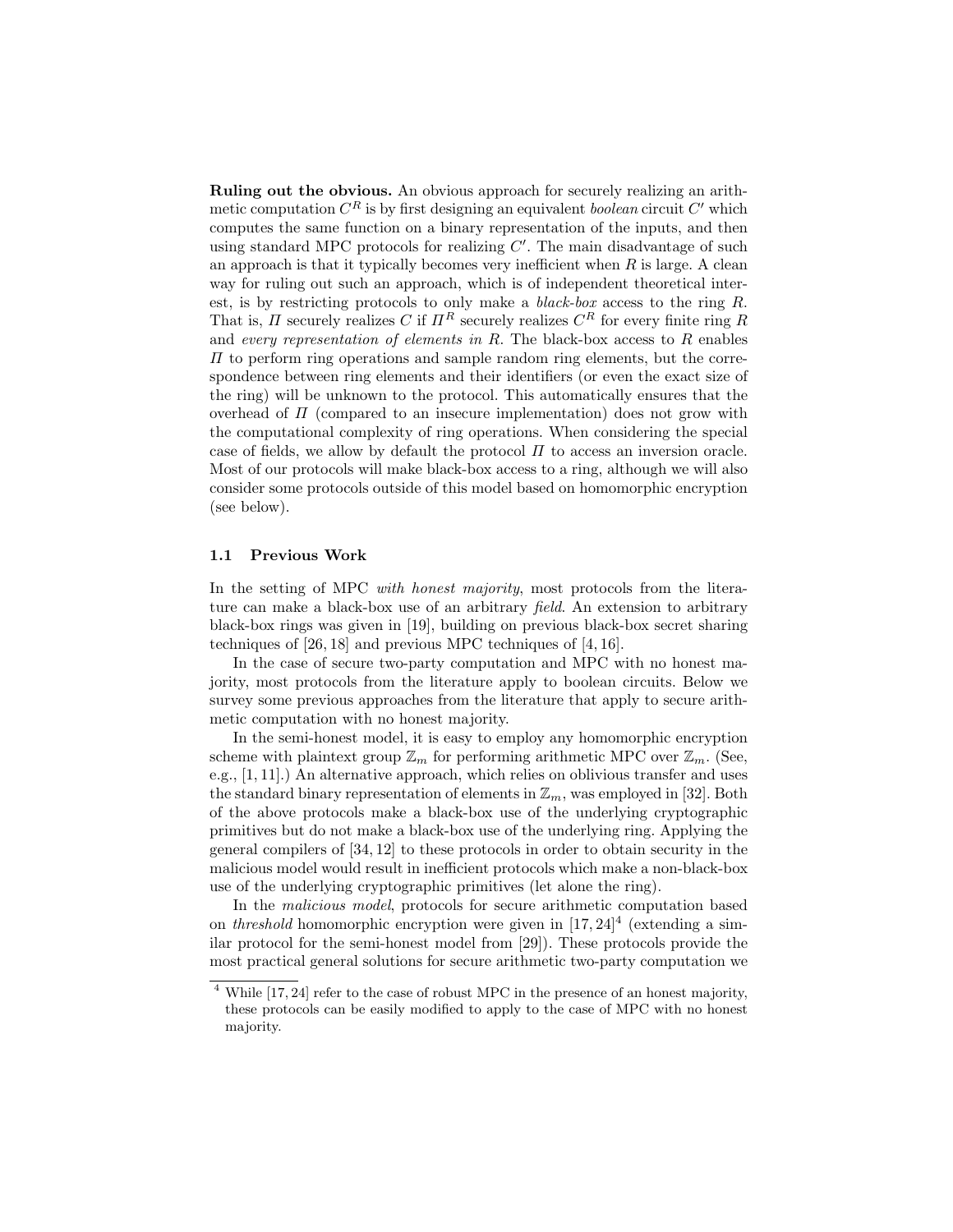are aware of, requiring a constant number of modular exponentiations for each arithmetic gate. On the down side, these protocols require a nontrivial setup of keys which is expensive to distribute. Moreover, they rely on special-purpose zero-knowledge proofs and specific number-theoretic assumptions and thus do not make a black-box use of the underlying cryptographic primitives, let alone a black-box use of the ring.

The only previous approach which makes a black-box use of an underlying ring (as well as a black-box use of OT) was suggested by Naor and Pinkas [50] in the context of secure polynomial evaluation. Their protocol can make a blackbox use of any field, and its security is related to the conjectured intractability of decoding Reed-Solomon codes with a sufficiently high level of random noise. The protocol from [50] can be easily used to obtain general secure protocols for arithmetic circuits in the semi-honest model. However, extending it to allow full simulation-based security in the malicious model (while still making only a blackbox use of the underlying field) is not straightforward. (Even in the special case of secure polynomial evaluation, an extension to the malicious model suggested in [50] only considers privacy rather than full simulation-based security.)

Finally, we note that Yao's garbled circuit technique [60], the main known technique for constant-round secure computation of general functionalities, does not have a known arithmetic analogue. Thus, in all general-purpose protocols for secure arithmetic computation (including the ones presented in this work) the round complexity must grow with the multiplicative depth of  $C$  – the maximal number of multiplication gates on a path from an input to an output.

## 1.2 Our Contribution

We study the complexity of general secure arithmetic computation over finite rings in the presence of an arbitrary number of malicious parties. We are motivated by the following two related goals.

- $Black-box$  *feasibility:* only make a black-box use of an underlying ring R or field  $F$  and standard cryptographic primitives;
- $-$  *Efficiency:* minimize the number of such black-box calls, as well as the communication overhead.

For simplicity, we do not attempt to optimize the dependence of the complexity on the number of parties, and restrict the following discussion to the two-party case.

We present several solutions which differ in their efficiency, generality, and underlying intractability assumptions. All these constructions use the general framework from [44]: one can obtain 2-party UC-secure protocols in the OThybrid model, by combining an "outer MPC protocol" secure against active adversaries in the honest majority setting, with an "inner two-party protocol" for simple functionalities that need only be secure against passive adversaries. The main technical contribution of this work is in designing inner protocols, that can then be combined with appropriate variants of outer protocols from the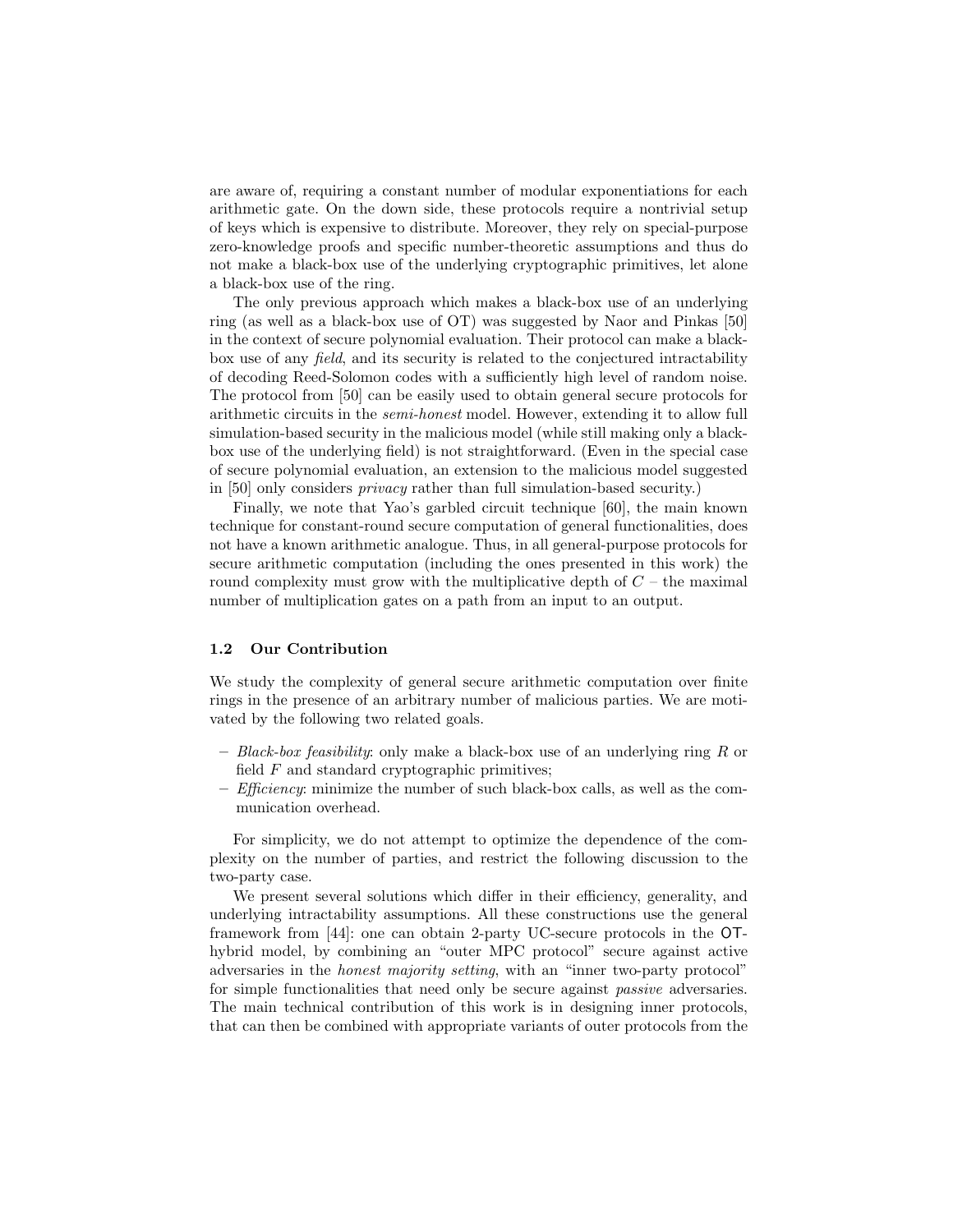literature, to obtain secure protocols with desired properties. Below we describe the main protocols we obtain in this way, along with their efficiency and security features.

An unconditionally secure protocol. We present an *unconditionally secure* protocol in the OT-hybrid model which makes a black-box use of an arbitrary finite ring  $R$ , but where the number of ring operations and the number of ring elements being communicated grow linearly with (an upper bound on)  $log |R|$ . (We assume for simplicity that an upper bound on  $log |R|$  is given by the ring oracle, though such an upper bound can always be inferred from the length of the strings representing ring elements.) More concretely, the number of ring operations for each gate of C is  $poly(k) \cdot \log |R|$ , where k is a statistical security parameter. This gives a two-party analogue for the MPC protocol over blackbox rings from [19], which requires an honest majority (but does not require the number of ring operations to grow with  $log |R|$ .

Protocols based on noisy linear encodings. Motivated by the goal of reducing the overhead of the previous protocol, we present a general approach for deriving secure arithmetic computation protocols over a ring  $R$  from linear codes over  $R$ . The (computational) security of the protocols relies on intractability assumptions related to the hardness of decoding in the presence of random noise. These protocols generalize and extend in several ways the previous approach of Naor and Pinkas for secure polynomial evaluation [50]. More concretely, we make three main observations: (1) Using [44], secure evaluation of *degree-1* polynomials in the semi-honest model can be used in a black-box way for general secure arithmetic computation in the malicious model; (2) In the case of degree-1 polynomials, the approach of [50] can be generalized to rely on arbitrary linear codes for which the relevant intractability assumption holds; (3) When using Reed-Solomon codes as in [50], it is possible to significantly improve the efficiency by batching together many instances of secure polynomial evaluation.

Using this approach, we obtain the following types of protocols in the OThybrid model.

 $-$  A protocol which makes a black-box use of an arbitrary field  $F$ , in which the number of field operations (and field elements being communicated) does not grow with the field size. More concretely, the number of field operations for each gate of  $C$  is bounded by a fixed polynomial in the security parameter  $k$ , independently of  $|F|$ . The underlying assumption is related to the conjectured intractability of decoding a random linear code over  $F$ . Our assumption is implied by the assumption that a noisy codeword in a random linear code over F is pseudorandom.

– A variant of the previous protocol which makes a black-box use of an arbitrary  $ring R$ , and in particular does not rely on inversion. This variant is based on families of linear codes over rings in which decoding in the presence of erasures can be done efficiently, and for which decoding in the presence of (a suitable distribution of) random noise seems intractable.

– The most efficient protocol we present relies on the intractability of decoding Reed-Solomon codes with a (small) constant rate in the presence of a (large)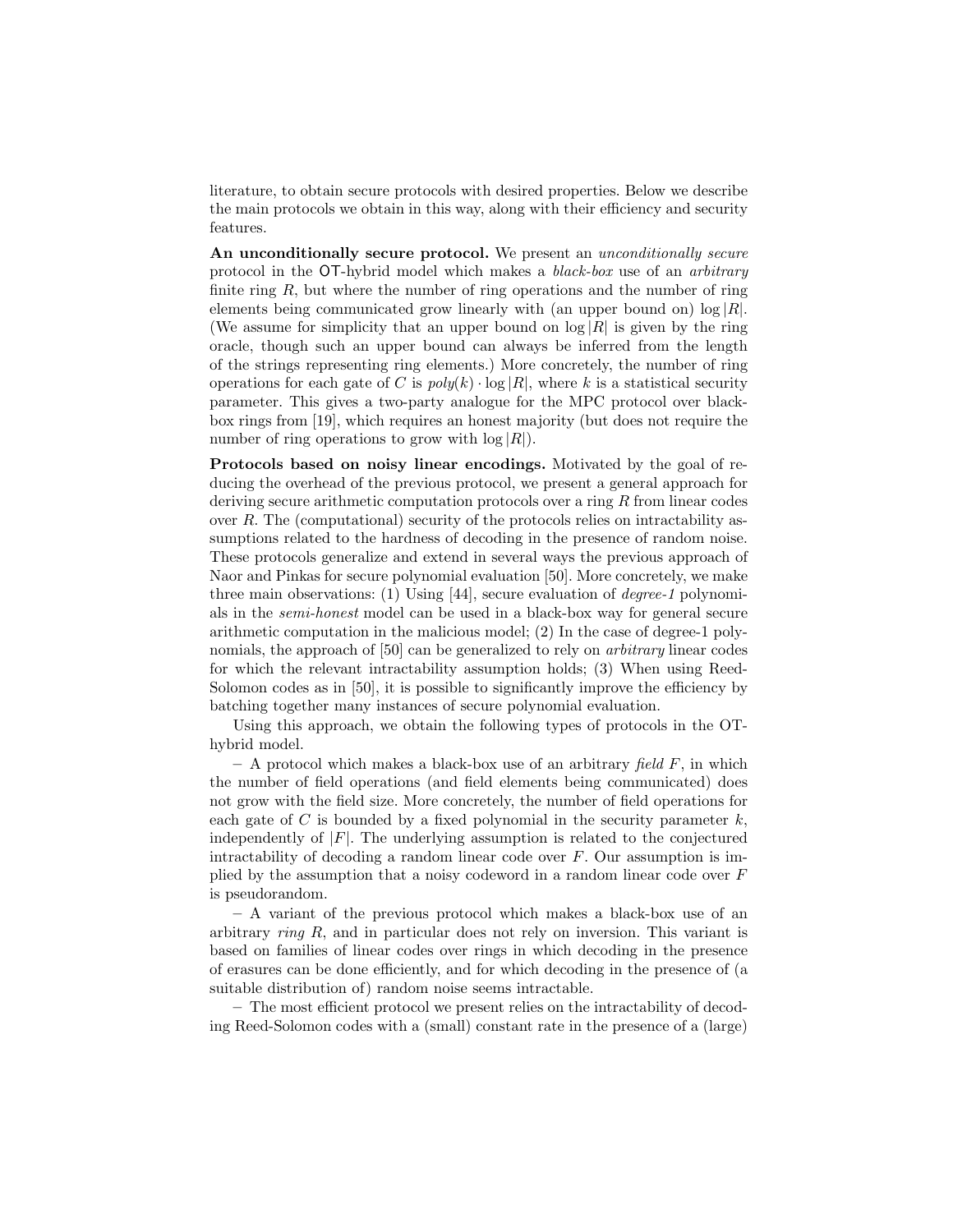constant fraction of noise.<sup>5</sup> The amortized communication cost is a constant number of field elements per multiplication gate. (Here and in the following, when we refer to "amortized" complexity we ignore an additive term that may depend on the security parameter and the circuit depth, but not on the circuit size. In most natural instances of large circuits this additive term does not form an efficiency bottleneck.)

A careful implementation yields protocols whose amortized computational cost is  $O(\log k)$  field operations per gate, where k is a security parameter, assuming that the field size is super-polynomial in  $k$ . In contrast, protocols which are based on homomorphic encryption schemes (such as [17] or the ones obtained in this work) apply modular exponentiations, which require  $\Omega(k + \log |F|)$  ring multiplications per gate, in a ciphertext ring which is larger than  $F$ . This is the case even in the semi-honest model.

Protocols making a black-box use of homomorphic encryption. We also consider protocols for the specific rings  $\mathbb{Z}_m = \mathbb{Z}/m\mathbb{Z}$  (thus leaving behind the black-box ring model), but which make black-box use of any homomorphic encryption scheme with plaintext group  $\mathbb{Z}_m$ . Alternatively, the protocol can make a black-box use of homomorphic encryption schemes in which the plaintext group is determined by the key generation algorithm, such as those of Paillier [53] or Damgård-Jurik [23]. In both variants of the protocol, the (amortized) number of communicated ciphertexts and calls to the encryption scheme for each gate of C is constant, assuming that  $m$  is prime. This efficiency feature is comparable to the protocols from [17, 24] discussed in Section 1.1 above. Our protocols have the advantages of using a more general primitive and only making a black-box use of this primitive (rather than relying on special-purpose zero-knowledge protocols). Furthermore, the additive term which we ignore in the above "amortized" complexity measure seems to be considerably smaller than the cost of distributing the setup of the threshold cryptosystem required by [17].

Both variants of the protocol can be naturally extended to the case of matrix rings  $\mathbb{Z}_m^{n \times n}$ , increasing the communication complexity by a factor of  $n^2$ . (Note that emulating matrix operations via basic arithmetic operations over  $\mathbb{Z}_m$ would result in a bigger overhead, corresponding to the complexity of matrix multiplication.) Building on the techniques from [49], this protocol can be used to obtain efficient protocols for secure linear algebra which make a black-box use of homomorphic encryption and achieve simulation-based security against malicious parties (improving over similar protocols with security against covert adversaries [3] recently presented in [49]).

All of our protocols are in fact UC-secure in the OT-hybrid model and can be generalized to multiparty computation with an arbitrary number of malicious

<sup>5</sup> The precise intractability assumption we use is similar in flavor to an assumption used in [50] for evaluating polynomials of degree  $d \geq 2$ . With a suitable choice of parameters, our assumption is implied by a natural pseudorandomness variant of the assumption from [50], discussed in [46]. The assumption does not seem to be affected by the recent progress on list-decoding Reed-Solomon codes and their variants [37, 14, 6, 54].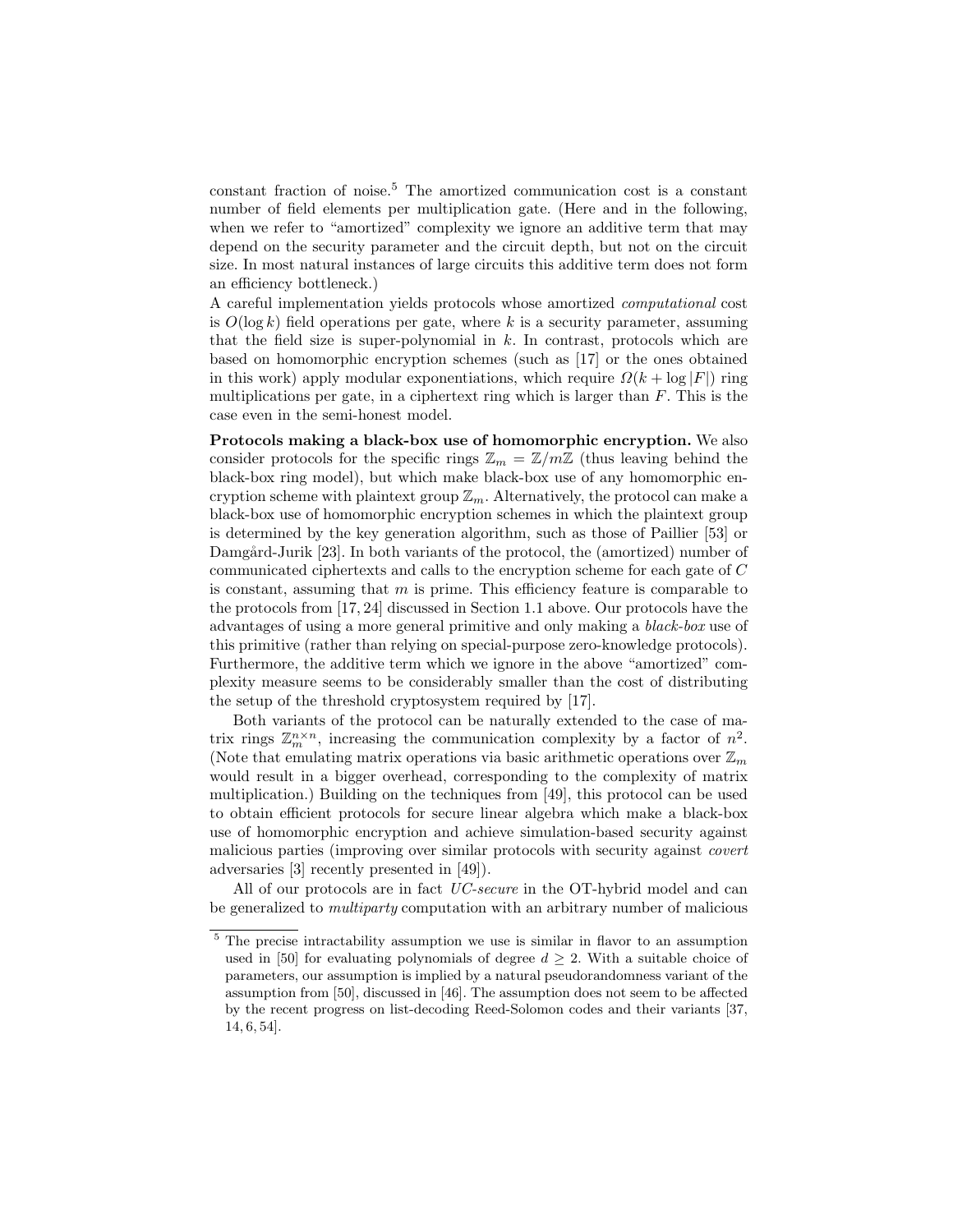parties. The security of the protocols also holds against adaptive adversaries, assuming that honest parties may erase data. (This is weaker than the standard notion of adaptive security [10] which does not rely on data erasure.) The round complexity of all the protocols is a constant multiple of the multiplicative depth of C.

From the OT-hybrid model to the plain model. An advantage of presenting our protocols in the OT-hybrid model is that they can be instantiated in a variety of models and under a variety of assumptions. For instance, using UCsecure OT protocols from [55, 25], one can obtain efficient UC-secure instances of our protocols in the CRS model. In the stand-alone model, one can implement these OTs by making a black-box use of homomorphic encryption [42]. Thus, our protocols which make a black-box use of homomorphic encryption do not need to employ an additional OT primitive in the stand-alone model.

We finally note that our protocols require only  $O(k)$  OTs with security in the malicious model, independently of the circuit size; the remaining OT invocations can all be implemented in the semi-honest model, which can be done very efficiently using the technique of [41]. Furthermore, all the "cryptographic" work for implementing the OTs can be done off-line, before any inputs are available. We expect that in most natural instances of large-scale secure arithmetic computation, the cost of realizing the OTs will not form an efficiency bottleneck.

Extensions. While we explicitly consider here only stateless arithmetic circuits, this model (as well as our results) can be readily generalized to allow stateful, reactive arithmetic computations whose secret state evolves by interacting with the parties.<sup>6</sup>

As it turns out, reactive arithmetic computations are useful not only for the obvious purpose of implementing stateful functionalities, but also, somewhat surprisingly, for enriching the (non-reactive) arithmetic computation model. They can be used to obtain efficient secure realizations of several "non-arithmetic" manipulations of the state, including decomposing a ring element into its bitrepresentation, equality testing, inversion, comparison, exponentiation, and others [21, 59]. These reductions enhance the power of the basic arithmetic model, and allow protocols to efficiently switch from one representation to another in computations that involve both boolean and arithmetic operations.

## 2 Preliminaries

Black-box rings and fields. A probabilistic oracle R is said to be a valid implementation of a finite ring  $R$  if it behaves as follows: it takes as input one of the commands add, subtract, multiply, sample and two  $m$  bit "element" identifiers" (or none, in the case of sample), and returns a single  $m$  bit string.

 $6$  An ideal functionality which formally captures such general reactive arithmetic computations was defined in [24] (see also [59, Chapter 4]) and referred to as an arithmetic black-box (ABB). All of our protocols for arithmetic circuits can be naturally extended to realize the ABB functionality.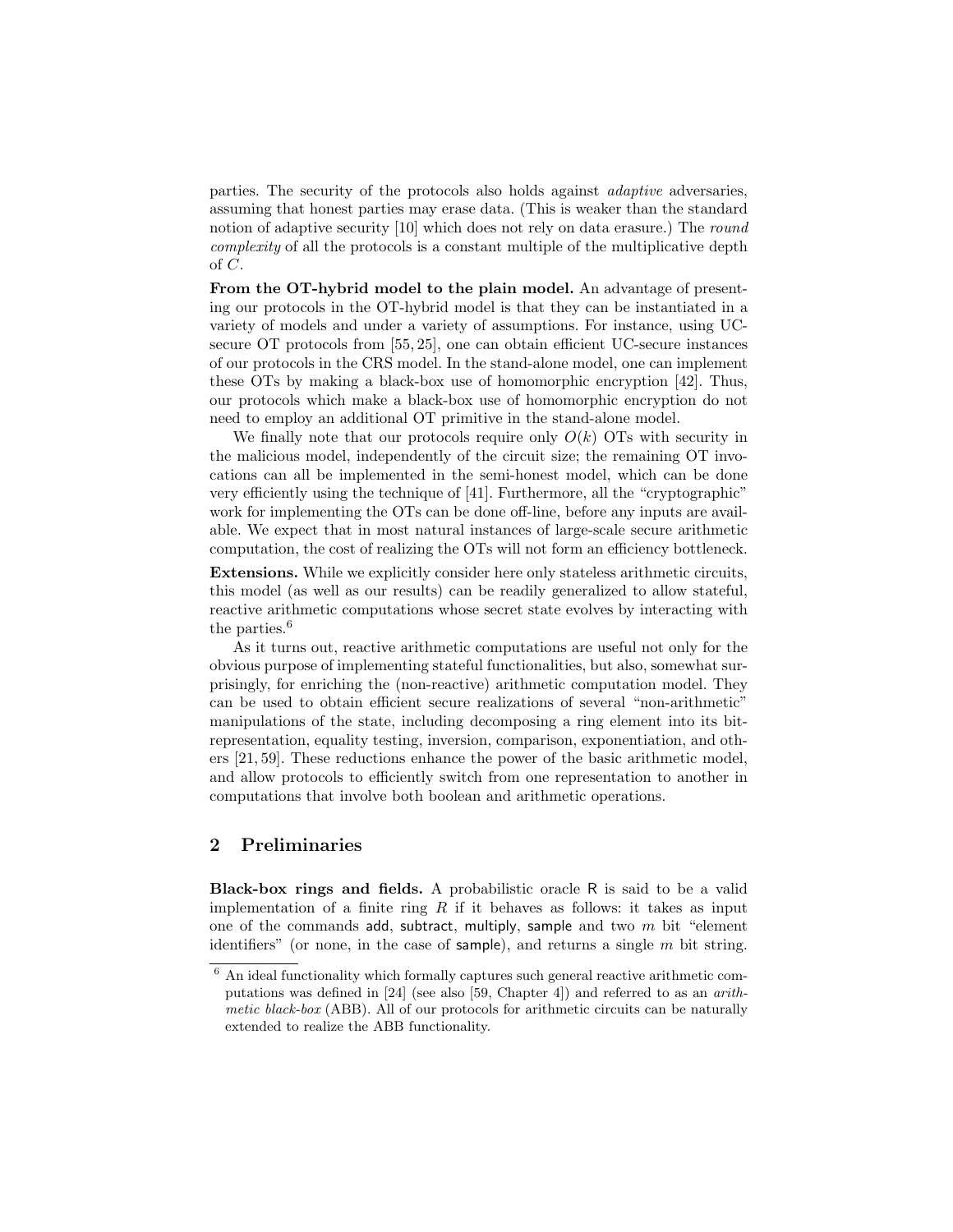There is a one-to-one mapping label :  $R \hookrightarrow \{0,1\}^m$  such that for all  $x, y \in R$  $R(op, label(x), label(y)) = label(x *_{R} y)$  where op is one of add, subtract and multiply and  $*_R$  is the ring operation  $+,-$ , or  $\cdot$  respectively. When an input is not from the range of label, the oracle outputs ⊥. (In a typical protocol, if a  $\perp$  is ever encountered by an honest player, the protocol aborts.) The output of  $R$ (sample) is label(x) where x will be drawn uniformly at random from R. We will be interested in oracles of the kind that implements a family of rings, of varying sizes. Such a function should take an additional input id to indicate which ring it is implementing.

**Definition 1.** A probabilistic oracle  $\mathcal{R}$  is said to be a concrete ring family (or simply a ring family) if, for all strings id, the oracle  $\mathcal{R}(\mathsf{id}, \cdot)$  (i.e., with first input being fixed to id), is an implementation of some ring. This concrete ring will be denoted by  $\mathcal{R}_{\mathsf{id}}$ .

Note that so far we have not placed any computability requirement on the oracle; we only require a concrete mapping from ring elements to binary strings. However, when considering computationally secure protocols we will typically restrict the attention to "efficient" families of rings: we say  $\mathcal{R}$  is a *computation*ally efficient ring family if it is a ring family that can be implemented by a probabilistic polynomial time algorithm.

There are some special cases that we shall refer to:

- 1. Suppose that for all id, we have that  $\mathcal{R}_{\mathsf{id}}$  is a ring with an identity for multiplication, 1. Then, we call  $\mathcal R$  a *ring family with inverse* if in addition to the other operations,  $\mathcal{R}(\mathsf{id}, \mathsf{one})$  returns label<sub>id</sub>(1) and  $\mathcal{R}(\mathsf{id}, \mathsf{invert}, \mathsf{label}_{\mathsf{id}}(x))$ returns  $\textsf{label}_{\mathsf{id}}(x^{-1})$  if x is a unit (i.e., has a unique left- and right-inverse) and  $\perp$  otherwise.
- 2. If  $\mathcal R$  is a ring family with inverse such that for all id the ring  $\mathcal R_{\mathsf{id}}$  is a field, then we say that  $\mathcal R$  is a *field family*.
- 3. We call a ring family with inverse  $\Re$  a *pseudo-field family*, if for all id, all but negligible fraction of the elements in the ring  $\mathcal{R}_{\mathsf{id}}$  are units.

Some special families of rings we will be interested in, other than finite fields, include rings of the form  $\mathbb{Z}_m = \mathbb{Z}/m\mathbb{Z}$  for a composite integer m (namely, the ring of residue classes modulo  $m$ , and rings of matrices over a finite field or ring. With an appropriate choice of parameters, both of these families are in fact pseudo-fields. Note that a concrete ring family R for the rings of the form  $\mathbb{Z}_m$  could use the binary representation of m as the input id; further the elements in  $\mathbb{Z}_m$  could be represented as  $\lceil \log m \rceil$ -bit strings in a natural way. Of course, a different concrete ring family for the same ring can use a different representation.

Finally, for notational convenience we assume that the length of all element identifiers in  $\mathcal{R}_{id}$  is exactly |id|. In particular, the ring  $\mathcal{R}_{id}$  has at most 2<sup>|id|</sup> elements.

Arithmetic circuits. We consider arithmetic circuits with gates labeled by add, subtract, or multiply. (In addition, for fields there is an additional constant gate one.) For a concrete ring family R, we denote by  $C^{\mathcal{R}}$  the mapping which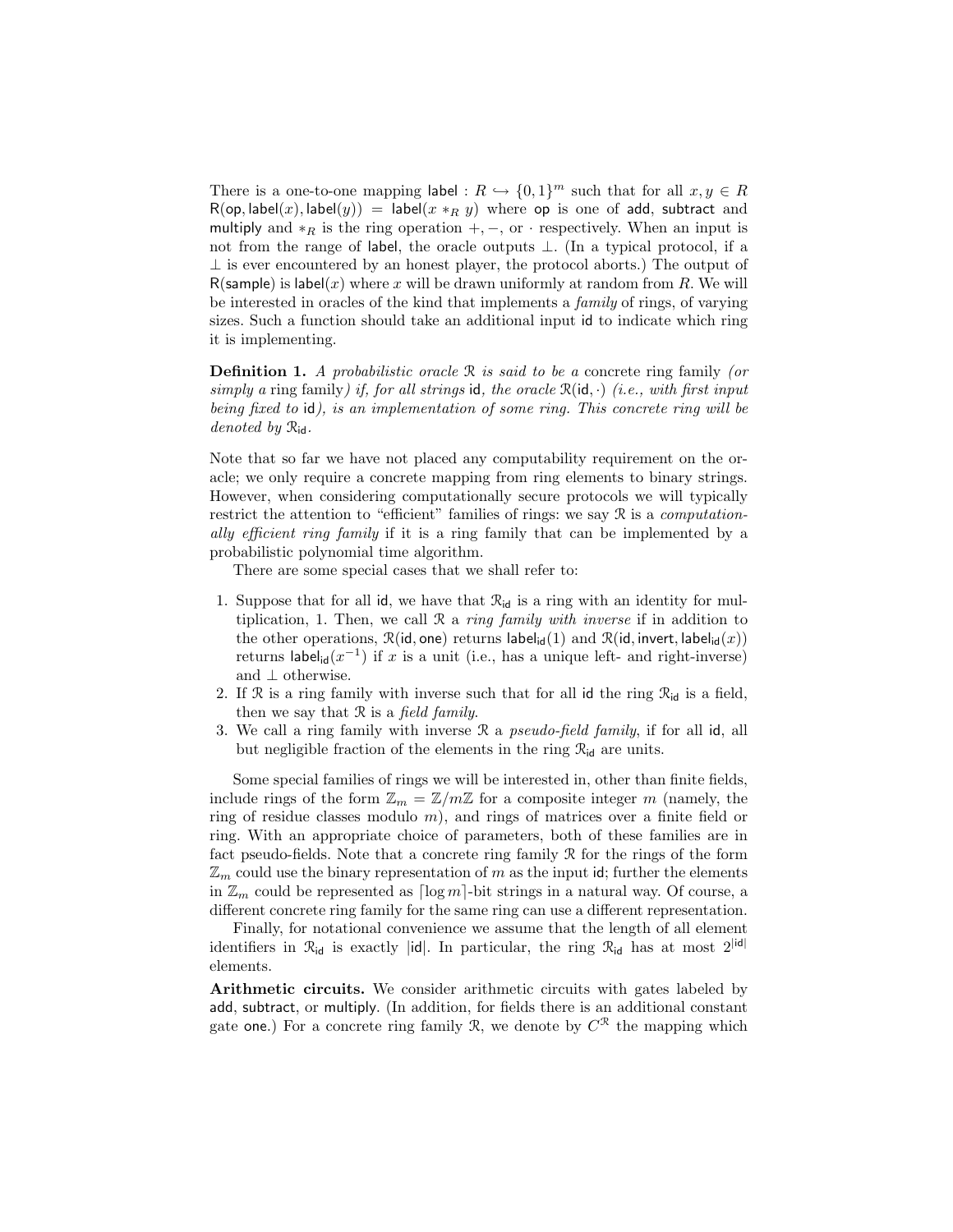takes an id and a vector of input identifiers and outputs the corresponding vector of output identifiers. In the context of multi-party computation, each input or output to such a circuit is annotated to indicate which party (or parties) it "belongs" to. Given such an annotated circuit  $C$  and a concrete ring family  $\mathcal{R}$ , we define the functionality  $\mathcal{F}_C^{\mathcal{R}}$  to behave as follows:

– The functionality takes id as a common (public) input, and receives (private) inputs to C from each party. It then evaluates the function  $C^{\mathcal{R}}(\mathsf{id}, \text{inputs})$ using access to  $\mathcal{R}$ , and provides the outputs to the parties.<sup>7</sup>

Protocols securely realizing arithmetic computations. We follow the standard UC-security framework [9]. Informally, a protocol  $\pi$  is said to securely realize a functionality  $\mathcal F$  if there exists a PPT simulator Sim, such that for all (non-uniform PPT) adversaries Adv, and all (non-uniform PPT) environments Env which interact with a set of parties and an adversary, the following two scenarios are indistinguishable: the REAL interaction where the parties run the protocol  $\pi$  and the adversary is Adv; the IDEAL interaction where the parties communicate directly with the ideal functionality  $\mathcal F$  and the adversary is  $\mathsf{Sim}^\mathsf{Adv}.$ Indistinguishability can either be statistical (in the case of unconditional security) or computational (in the case of computational security). All parties, the adversary, the simulator, the environment and the functionality get the security parameter k as implicit input. Polynomial time computation, computational or statistical indistinguishability and non-uniformity are defined with respect to this security parameter k. However, since we don't impose an a-priori bound on the size of the inputs received from the environment as a function of  $k$ , the running time of honest parties is bounded by a fixed polynomial in the total length of their inputs (rather than a fixed polynomial in  $k$ ).

We distinguish between static corruption and adaptive corruption. In the latter case it also makes a difference whether the protocols can erase part of their state (so that a subsequent corruption will not have access to the erased information), or no erasure is allowed. Our final protocols will have security against adaptive corruption with erasures.

We shall consider protocols which make oracle access to a ring family R. The standard security definition is adapted to this case by giving all algorithms (including the environment) oracle access to R. For such a protocol we define its arithmetic computation complexity as the number of oracle calls to R. Similarly the arithmetic communication complexity is defined as the number of ringelement labels in the communication transcript. The arithmetic computation (respectively communication) complexity of our protocols will dominate the other computation steps in the protocol execution (respectively, the number of other bits in the transcript). Thus, the arithmetic complexity gives a good measure of efficiency for our protocols.

<sup>&</sup>lt;sup>7</sup>  $\mathcal{F}_C^{\mathcal{R}}$  can take id as input from each party, and ensure that all the parties agree on the same id. Alternately, we can restrict to environments which provide the same common input id to all parties.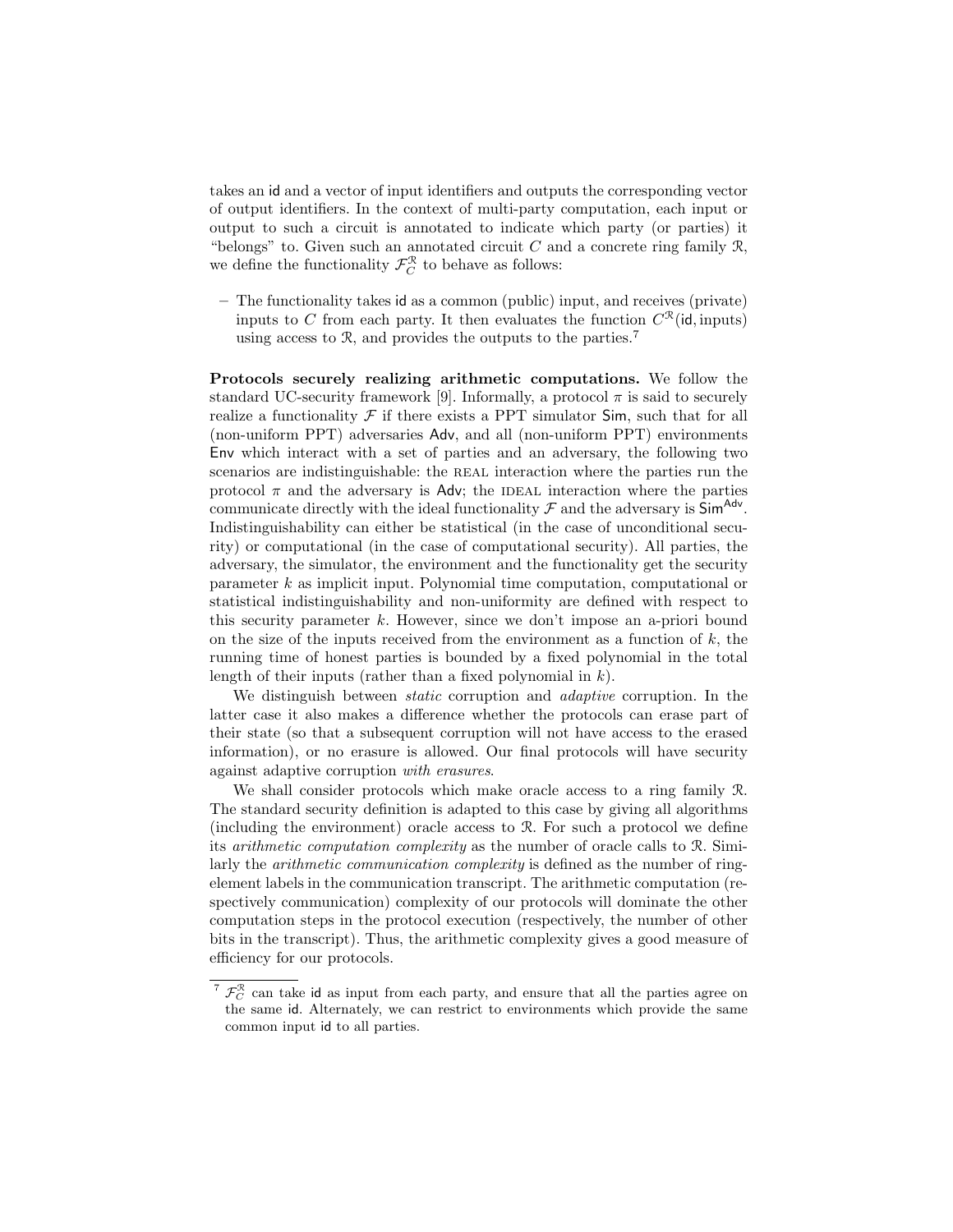Note that while any computational implementation of the ring oracle necessarily requires the complexity to grow with the ring size, it is possible that the arithmetic complexity does not depend on the size of the ring at all.

We now define our main notion of secure arithmetic computation.

**Definition 2.** Let C be an arithmetic circuit. A protocol  $\pi$  is said to be a secure black-box realization of C-evaluation for a given set of ring families if, for each R in the set,

- 1.  $\pi^{\mathcal{R}}$  securely realizes  $\mathcal{F}_C^{\mathcal{R}}$ , and
- 2. the arithmetic (communication and computation) complexity of  $\pi$ <sup>R</sup> is bounded by some fixed polynomial in  $k$  and  $\vert id \vert$  (independently of  $\mathcal{R}$ ).

In the case of unconditional security we will quantify over the set of all ring families, whereas in the case of computational security we will typically quantify only over computationally efficient rings or fields. In both cases, the efficiency requirement on  $\pi$  rules out the option of using a brute-force approach to emulate the ring oracle by a boolean circuit.

We remark that our constructions will achieve a stronger notion of security, as the simulator used to establish the security in item (1) above will not depend on R. A bit more precisely, the stronger definition is quantified as follows: there exists a simulator such that for all adversaries, ring families, and environments, the ideal process and the real process are indistinguishable. For simplicity however we phrase our definition as above which does allow different simulators for different R.

## 3 Arithmetic Computation with Passive Corruption

To construct a protocol for general arithmetic circuit evaluation over a black-box ring family R, that is secure against passive (adaptive) corruption it is enough to realize the following functionality  $\mathcal{F}_{\text{pdt-shr}}$  (see [45] for more details). Let  $R = \mathcal{R}_{\text{id}}$ , where id is an implicit common input.

- A sends  $a \in R$  and B sends  $b \in R$  to  $\mathcal{F}_{\text{pdt-shr}}$ .
- $\mathcal{F}_{\text{pdf-shr}}$  samples two random elements  $z^A, z^B \in R$  such that  $z^A + z^B = ab$ , and gives  $z^A$  to A and  $z^B$  to B.

A well-known approach for securely realizing this functionality against passive corruption, using a homomorphic encryption scheme (if available), goes as follows:

- Bob generates a public/secret key-pair encryption scheme, and sends an encryption of b along with the public key.
- Alice picks a random element  $z^A$  in the ring. She then computes an encryption of  $ab - z^A$  from the encryption b (and the public-key) and sends it to Bob.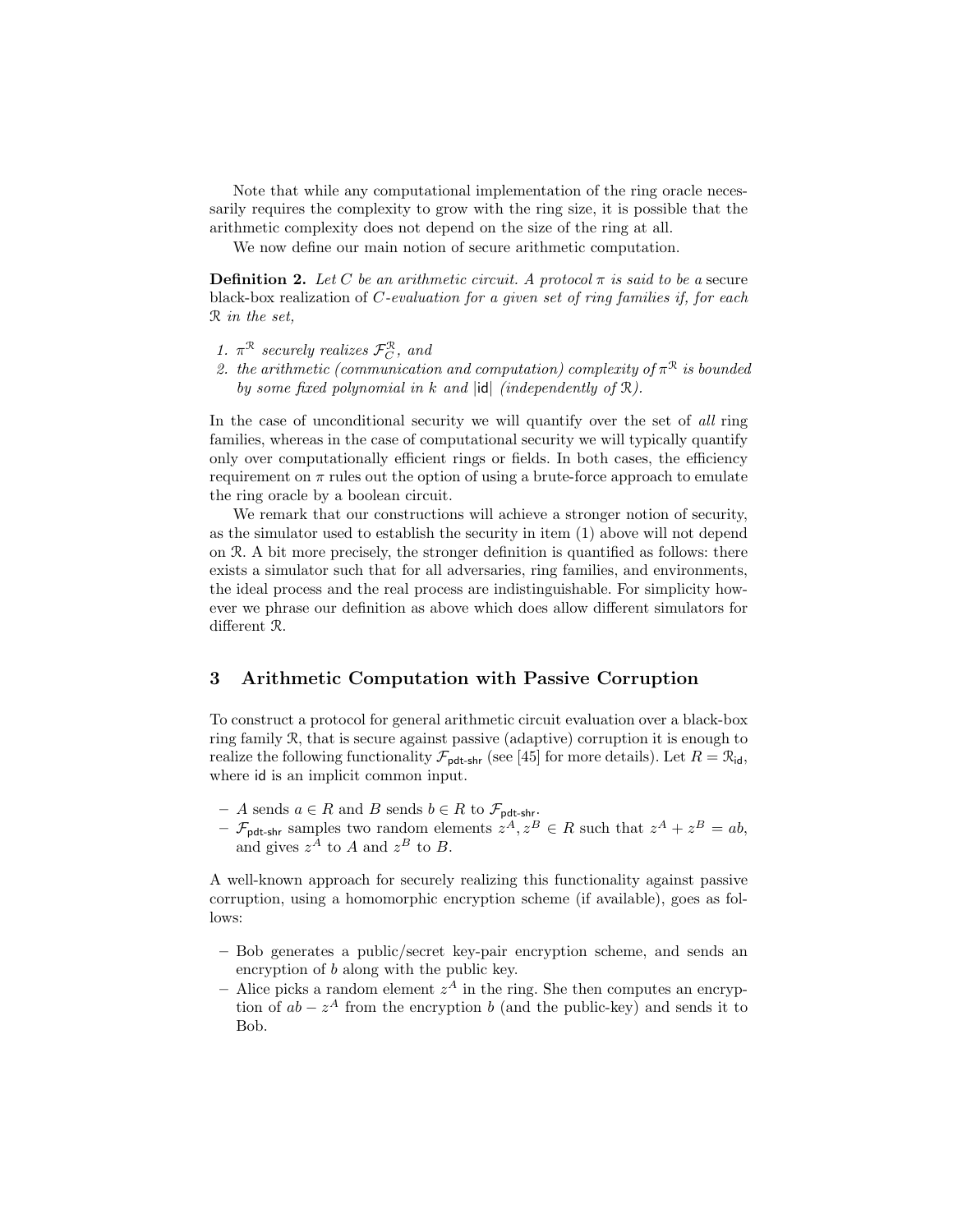- Bob decrypts this ciphertext and accepts it as  $z<sup>B</sup>$ . The encryption scheme should ensure that even with the secret-key, Bob does not learn anything else about  $(a, z<sup>A</sup>)$  from the message she receives from Alice.

Indeed when such a homomorphic encryption scheme is available this gives a protocol with security against passive corruption for this task. However, such schemes are known only for select families of rings, and further do not meet the goal of making only black-box access to the ring.

This basic approach can be extended to the black-box ring setting with the help of an OT channel to ensure part of the privacy: Instead of an encryption, Alice sends an encoding of a under an appropriate erasure correcting code, but with sufficient noise to hide  $\alpha$  from Bob. Her "secret-key" is the information about which co-ordinates are noisy. The code should have homomorphic properties to let Bob create a noisy encoding of  $ab + z^B$  from this. To ensure that Alice does not learn anything beyond  $ab + z^B$ , Bob does not send the resulting noisy codeword to Alice, but lets her use an OT channel to pick up only the non-noisy co-ordinates of the codeword.

This high-level description fits the approach taken by Naor and Pinkas [50] for the special case of Reed-Solomon codes. Our protocols in this section provide more general and more efficient instantiations of this approach, to realize the functionality  $\mathcal{F}_{\text{pdt-shr}}$  described above. In Section 3.1 we describe our encoding schemes, and in Section 3.2 we show how these encoding schemes can be used in protocols that realize  $\mathcal{F}_{\text{pdt-shr}}$  against passive corruption.

#### 3.1 Noisy Encodings

We describe several noisy encoding schemes based on linear codes. All our encoding schemes are specified using a *code generation algorithm*  $G$ , over a ring family R. G is a randomized algorithm such that  $\mathcal{G}^{\mathcal{R}}(\mathsf{id}, k)$  outputs  $(G, L, H)$ , where G is an  $n \times k$  generator matrix of a linear code over  $\mathcal{R}_{id}$  of length  $n = n(k)$ , L is a subset of  $[n]$  of size  $\ell(k)$  which specifies the set of coordinates which are not replaced by noise, and  $H$  is another matrix which is used to facilitate efficient decoding. Here  $k$  is the security parameter as well as the code dimension, and  $n(k)$  (code length) and  $\ell(k)$  (number of coordinates without noise) are parameters of  $\mathcal G$ . In our instantiations n will be a constant multiple of k and in most cases we will have  $\ell = k$ .

Let R be a ring family. Given G, a parameter  $t(k) \leq k$  (number of ring elements to be encoded,  $t = 1$  by default), and  $x \in \mathcal{R}^t_{\text{id}}$ , we define a distribution  $\mathcal{E}_{(\mathcal{G},t)}^{\mathcal{R}}(\mathsf{id},k,x)$  as that of the public output in the following encoding process:

 $\emph{Encoding  ${\sf Encode}^{\mathcal{R}}_{(\mathcal{G},t)}(\mathsf{id},k,x)$ :$ 

- Input:  $x = (x_1, \ldots, x_t) \in R^t$ , where  $R = \mathcal{R}_{\mathsf{id}}$  and  $t = t(k)$ .
- Let  $(G, L, H) \leftarrow \mathcal{G}^{\mathcal{R}}(\text{id}, k)$
- Pick a random vector  $u \in R^k$  conditioned on  $u_i = x_i$  for  $i = 1, ..., t$ (i.e., u is x padded with  $k - t$  random elements). Compute  $Gu \in \mathbb{R}^n$ .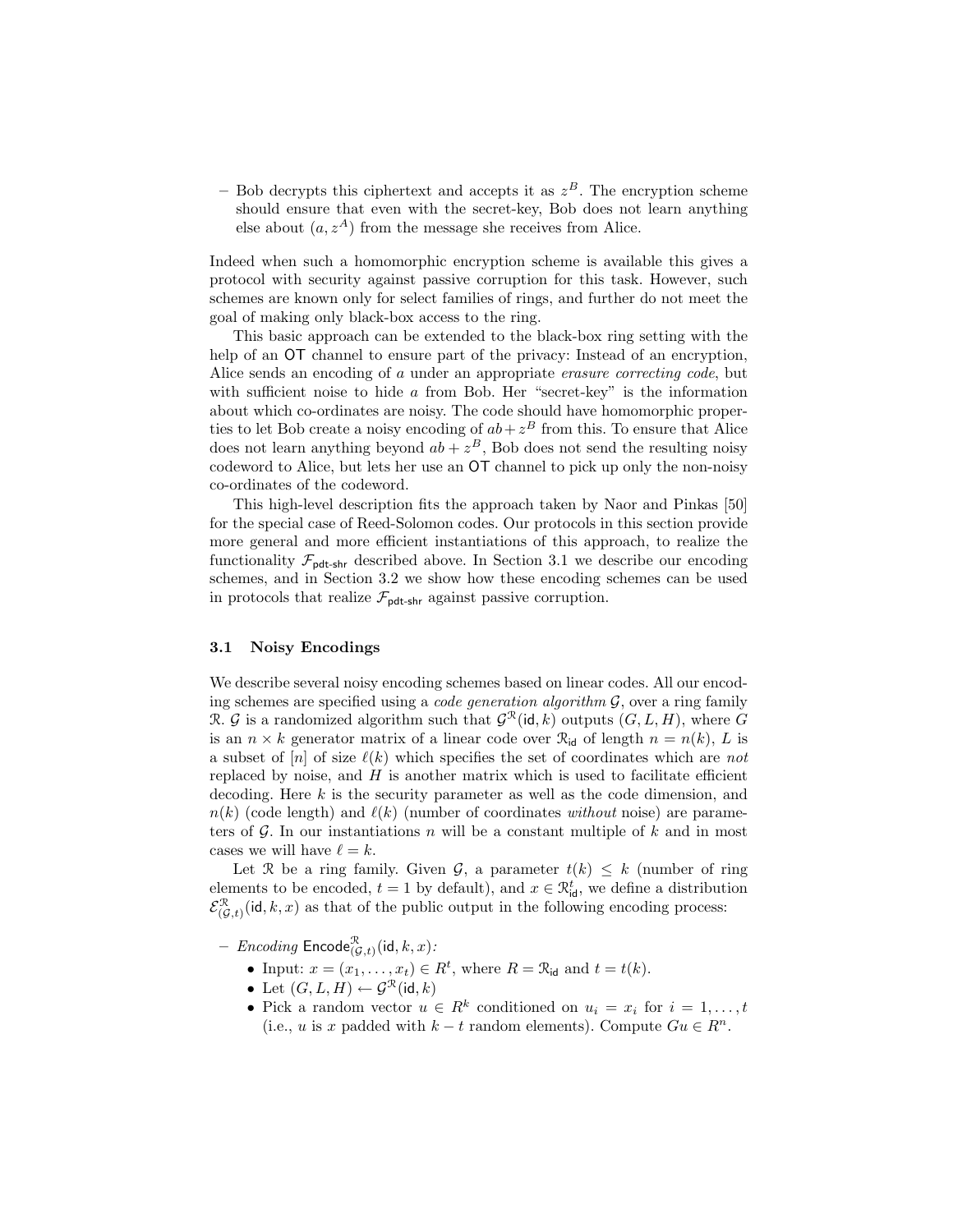- Let  $v = Gu + e$ , where  $e \leftarrow R^n$  is drawn uniformly random conditioned on  $e_i := 0$  for  $i \in L$ .
- Let the private output be  $(G, L, H, v)$  and the public output be  $(G, v)$ .

The matrix  $H$  is not used in the encoding above, but will be useful towards efficient decoding. In our main instantiations  $H$  can be readily derived from  $G$ and L. We include  $H$  explicitly in the outcome of  $\mathcal{G}$ , because in some cases it is possible to obtain efficiency gains if  $(G, H, L)$  are sampled together.

Below we describe four instantiations of the above encoding scheme. The respective code generation algorithms are denoted by  $\mathcal{G}_{Stat}$ ,  $\mathcal{G}_{Ring}$ ,  $\mathcal{G}_{Rand}$ , and  $\mathcal{G}_{RS}$ . The first three use  $t = 1$ , i.e., a single ring element is encoded in a noisy codeword, and the last one allows  $t(k)$  to be constant fraction of k, say  $k/2$ . The first three schemes allow homomorphic operations of multiplication and addition of the encoded element with an unencoded element. The last one allows coordinate wise multiplication and addition of t-long vectors. The last two require the ring family to be a field family.

The first encoding scheme has a statistical hiding property, whereas the others depend on computational assumptions for their hiding property. The assumption, in these three cases, is as follows:

Assumption 1 (Generic version, for a given  $G$ ,  $R$  and  $t(k)$ .) For all sequences  $\{(\mathsf{id}_k, x_k, y_k)\}_k$  such that  $x_k, y_k \in \mathcal{R}_{\mathsf{id}_k}^{t(k)}$  $\epsilon_{\mathsf{id}_k}^{t(k)},$  the ensembles  $\{\mathcal{E}^\mathcal{R}_{(\mathcal{G},t)}(\mathsf{id}_k,k,x_k)\}_k$ and  $\{\mathcal{E}_{(\mathcal{G},t)}^{\mathcal{R}}(\mathrm{id}_k,k,y_k)\}_k$  are computationally indistinguishable (by any poly(k)size nonuniform distinguisher).

Statistically hiding encoding. Our statistically hiding encoding mixes an additive secret sharing of  $x$  with an equal number of uniformly random ring elements. Following is a more precise description of the encoding algorithm  $\mathcal{G}_{\text{Stat}}$ which fits into the above general framework.

- Let  $R = \mathcal{R}_{\mathsf{id}}$ . Let  $n = 2m$  where  $m = \log_2 |R| + k$ .
- Let  $A_0$  be the  $m \times m$  matrix with 1 along the main diagonal and  $-1$  along the rest of the first row.<sup>8</sup> Let G be the fixed  $2m \times m$  matrix  $G_0 = \begin{bmatrix} A_0 \\ A_0 \end{bmatrix}$ .
- Define L as follows. Let  $L = \{a_1, \ldots, a_m\}$  where  $a_i = i$  or  $m + i$  uniformly at random. (That is  $a_i$  indices the *i*-th row in one of the two copies of  $A_0$ .)
- Note that  $G|_L = A_0$ . H has 1 along the main diagonal and the first row, so that  $HG|_L = I$ .

The encoding of x is the vector  $v = G_0 u + e$ , where u is a random vector with  $u_1 = x$  and e is a random noise vector with  $e_i = 0$  for  $i \in L$ ; v is then simply a random vector conditioned on  $\sum_{i \in L} v_i = x$ . This simple encoding has the useful property that it statistically hides  $x$  when the decoding information  $L$  is not provided. In the full version [45], we prove this fact using the Leftover Hash Lemma [39] (similarly to previous uses of this lemma in [40, 43]).

<sup>8</sup> Here it is not necessary to assume that the ring has a multiplicative identity. In computing the matrix product, 1.a and  $-1.a$  stand for a and  $-a$ .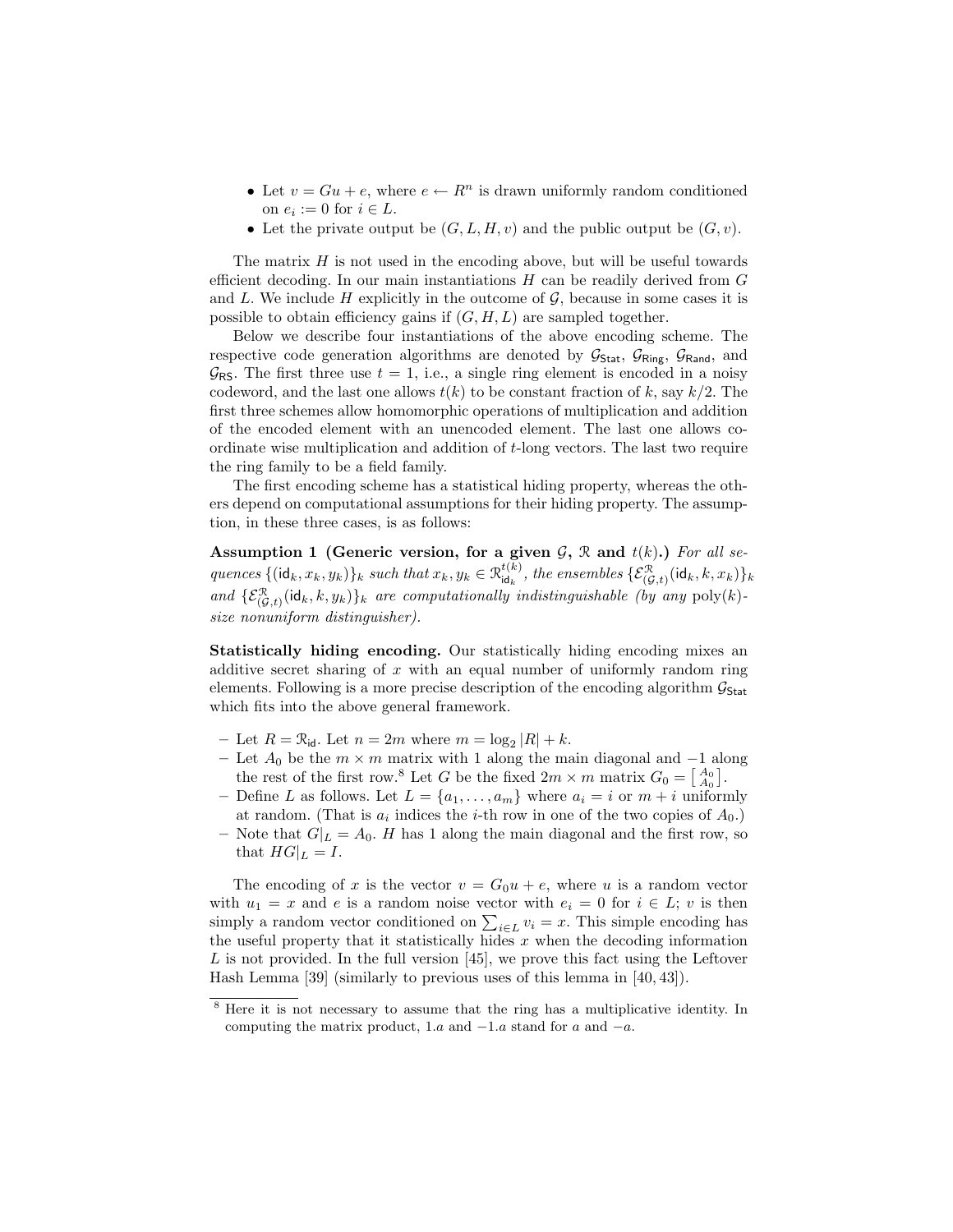**Lemma 1.** For any R, id, and  $x \in \mathbb{R}_{\text{id}}$ , the statistical distance between the distribution of  $\mathcal{E}_{(\mathcal{G}_{\text{Stat}},1)}^{\mathcal{R}}(\text{id},k,x)$  and  $(G_0,v)$ , where v is drawn uniformly from  $\mathcal{R}^{2m}_{\mathsf{id}}, \; \text{is} \; 2^{-\Omega(k)}.$ 

We note that in light of efficient algorithms for low-density instances of subset sum, one cannot hope to obtain significant efficiency improvements by choosing a smaller value of m and settling for computational security.

**Ring code based instantiation.** Our next encoding scheme also uses  $t = 1$ , and works with any arbitrary ring family. It differs from the previous encoding scheme by not requiring n to depend on |R|; instead we fix  $n = 2k$ . The code generation algorithm, denoted by  $\mathcal{G}_{\text{Ring}}$ , is very similar to  $\mathcal{G}_{\text{Stat}}$ , except that  $G =$  $\begin{bmatrix} A \\ B \end{bmatrix}$ , where A and B are two random  $k \times k$  upper triangular matrices with 1 along the main diagonal. L is the same as before (using  $k$  instead of  $m$ ). Note that  $G|_L$  is an upper triangular matrix with 1 in the main diagonal. It is easy to compute an upper triangular matrix  $H$  (also with 1 in the main diagonal) using only the ring operations on elements in  $G|_L$  such that  $HG|_L = I$ .

The hiding property is no longer statistical, but is a consequence of Assumption 1, instantiated with  $\mathcal{G}_{\text{Ring}}$  and  $t = 1$ .  $\mathcal{G}_{\text{Ring}}$  could be modified to use more than two matrices  $A$  and  $B$ , to make the resulting assumption weaker, at the expense of increasing n. In the full version we give an alternative to  $\mathcal{G}_{\text{Ring}}$  which relies on a random walk in the special linear group.

Random code based instantiation. Our next instantiation of the generic encoding, again with  $t = 1$ , uses a code generation algorithm  $\mathcal{G}_{\text{Rand}}$  based on a random linear code. It restricts the ring family to be a field family (or a pseudo-field family) F. But this instantiation of Assumption 1 is a more standard assumption, which can be reduced to the hardness of decoding a random linear code when the field is small.  $\mathcal{G}^{\mathcal{F}}_{\text{Rand}}$  works as follows:

- Let  $F = \mathcal{F}_{\text{id}}$  and  $n = 2k$ .
- Pick a random  $n \times k$  matrix  $G \leftarrow F^{n \times k}$ .
- Pick a random subset  $L \subseteq [n], |L| = k$ , such that the  $k \times k$  submatrix  $G|_L$  is non-singular, where  $G|_L$  consists of those rows in G whose indices are in L.
- $-$  Let  $H = G|_{L}^{-1}$ .

These three encoding schemes encode a single element in the ring (or field) R. They allow the following homomorphic operation: given an encoding of  $x \in R$ , namely  $v = Gu + e$  where  $u_1 = x$ , for any  $a, z \in R$ , an encoding of  $ax + z$ (with the same non-noisy co-ordinates) can be computed as  $av + Gw$ , where w is a random vector with  $w_1 = z$ . Further they all have the hiding property that after such a homomorphic operation, the non-noisy co-ordinates of the resulting encoding reveals nothing beyond the value  $ax + z$ . Finally, a noisy encoding  $v \in R^n$  of  $x \in R$  can be decoded by taking the first coordinate of  $Hv|_L$ .

Reed-Solomon code based instantiation. In our final instantiation of the generic encoding, we will let  $t(k)$  be a constant fraction of k, say  $t = k/2$ . This variant of the construction exploits a stronger homomorphic property of Reed-Solomon codes, which was previously exploited in [30]. The code generation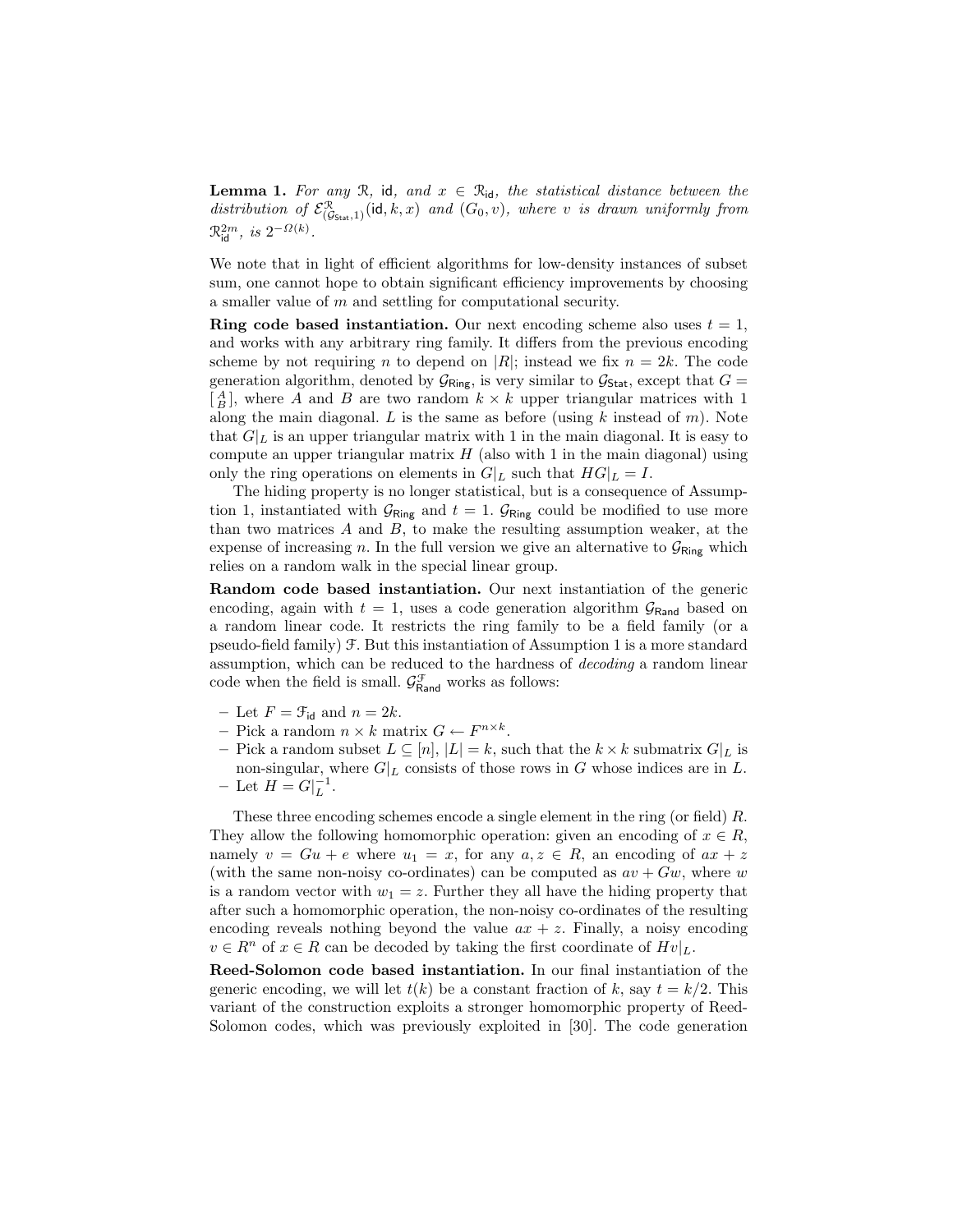algorithm  $\mathcal{G}_{RS}$  uses  $n = ck$ , for a sufficiently large constant<sup>9</sup>  $c > 4$ . For a field  $F = \mathcal{F}_{id}$  the  $n \times k$  matrix G is a linear transformation that extrapolates a degree  $k-1$  polynomial, given by its value at k randomly chosen points  $\zeta_i$  in the field F, to n other randomly chosen evaluation points  $\vartheta_i$ . (All  $\zeta_i$  and  $\vartheta_i$  are distinct,<sup>10</sup> and can be thought of as specifying G.) The non-noisy coordinates  $L \subseteq [n]$  are chosen at random, where  $|L| = 2k - 1$  to allow reconstructing polynomials of degree  $2(k-1)$ .

This encoding allows the following homomorphic operation: given an encoding of  $x \in F^t$ , namely  $v = Gu + e$  where  $u_i = x_i$  for  $i = 1, ..., t$ , for any  $a, z \in F^t$ , an encoding of  $ax + z$  (where  $ax$  denotes coordinate-wise multiplication) can be computed as  $pv + w$ , where  $p, w \in F<sup>n</sup>$  are the values of random polynomials of degree k and 2k respectively at the n evaluation points  $\vartheta_i$ , which evaluate to a and z respectively in the first t of the k points  $\zeta_i$ . Note that the resulting vector encodes (with noise) a degree 2k polynomial.

Instantiations of Assumption 1. Each of the above instantiations of the encoding leads to a corresponding instantiation of Assumption 1. For the sake of clarity we collect these assumptions below.

- **Assumption 2** (a) [For  $\mathcal{G}_{\text{Rand}}$ , with  $t(k) = 1$ .] For every computationally efficient field family  $\mathfrak F$  and sequence  $\{(\mathsf{id}_k, x_k, y_k)\}_k$  such that  $x_k, y_k \in \mathfrak F_{\mathsf{id}_k}$ , the ensembles  $\{\mathcal{E}^{\mathcal{F}}_{(\mathcal{G}_{\text{Rand}},1)}(\mathrm{id}_k,k,x_k)\}_k$  and  $\{\mathcal{E}^{\mathcal{F}}_{(\mathcal{G}_{\text{Rand}},1)}(\mathrm{id}_k,k,y_k)\}_k$  are computationally indistinguishable.
- (b) **[For**  $\mathcal{G}_{\text{Ring}}$ **, with**  $t(k) = 1$ .] For every computationally efficient ring family R and sequence  $\{(\mathsf{id}_k, x_k, y_k)\}_k$  such that  $x_k, y_k \in \mathcal{R}_{\mathsf{id}_k}$ , the ensembles  $\{\mathcal{E}^{\mathcal{F}}_{(\mathcal{G}_{\text{Ring}},1)}(\mathsf{id}_k, k, x_k)\}_k$  and  $\{\mathcal{E}^{\mathcal{F}}_{(\mathcal{G}_{\text{Ring}},1)}(\mathsf{id}_k, k, y_k)\}_k$  are computationally indistinguishable.
- (c) [For  $\mathcal{G}_{\text{RS}}$ , with  $t(k) = k/2$ .]<sup>11</sup> Let  $t(k) = k/2$ . For every computationally efficient field family  $\mathcal F$  and sequence  $\{(\mathrm{id}_k, x_k, y_k)\}_k$  such that  $x_k, y_k \in \mathfrak{F}_{\mathrm{id}_k}^{t(k)}$  $\frac{\iota(\kappa)}{\mathsf{id}_k}$ , the ensembles  $\{\mathcal{E}^{\mathcal{F}}_{(\mathcal{G}_{\text{RS}},t(k))}(\mathsf{id}_k,k,x_k)\}_k$  and  $\{\mathcal{E}^{\mathcal{F}}_{(\mathcal{G}_{\text{RS}},t(k))}(\mathsf{id}_k,k,y_k)\}_k$  are computationally indistinguishable.

## 3.2 Product-Sharing Secure Against Passive Corruption

Below we list the protocols for securely realizing  $\mathcal{F}_{\text{pdt-shr}}$  that we obtain from the noisy encodings above. They have increasing efficiency, but use stronger assumptions. These protocols use only black-box access to the ring (or field), and are in the OT-hybrid model. The protocols follow the pattern described at the beginning of Section 3. But this achieves security only against static corruption.

<sup>&</sup>lt;sup>9</sup> We require  $c > 4$  so that Assumption 2(c) will not be broken by known list-decoding algorithms for Reed-Solomon codes [37]. Letting  $c = 8$  may be a safe choice, with larger values of c being more conservative.

<sup>&</sup>lt;sup>10</sup> This requires to ensure that  $|F| > n + k$ . If id does not satisfy this requirement the algorithm uses a sufficiently large extension field of  $F$ .

 $11$  We can make the assumption weaker by choosing smaller values of t, or larger values of *n* in  $\mathcal{G}_{RS}$ .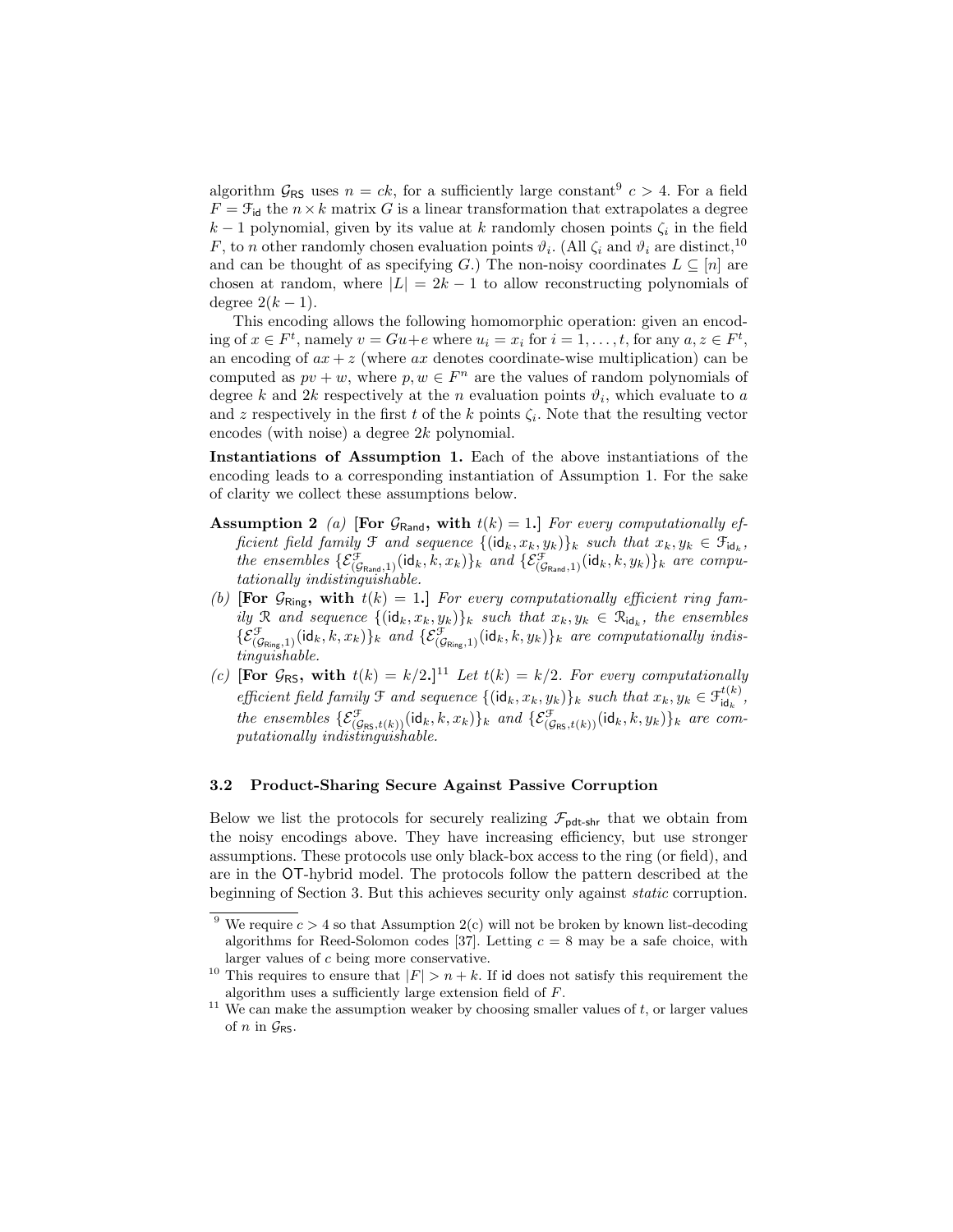In the full version [45] we show how to transform them into protocols that are secure against adaptive passive corruption, with erasures. In brief, in the new protocol, first the original protocol is run on random inputs, and then its working memory is deleted, and finally the real inputs and the outcome of the original protocol are used to complete the protocol.

The different protocols are as follows:

– Protocol  $\rho^{OT}$  (with statistical security): this protocol uses the statistically hiding encoding scheme based on  $\mathcal{G}_{\mathsf{Stat}}$ , and achieves statistical security.

 $-$  Protocol  $\sigma^{OT}$ : this protocol uses the computationally hiding encoding scheme based on  $\mathcal{G}_{\text{Rand}}$  (for fields) or  $\mathcal{G}_{\text{Ring}}$ . Security follows from Assumption 2(a) or (b), respectively.

- Protocol  $\tau^{OT}$  (using packed encoding): this protocol uses the noisy encoding scheme with the code generation algorithm  $\mathcal{G}_{RS}$ . It realizes multiple  $(t = k/2)$ parallel sessions of  $\mathcal{F}_{\text{pdt-shr}}$ . Security follows from Assumption 2(c).

## 4 Arithmetic Computation with Active Corruption

In [44] it is shown how to obtain a UC-secure protocol in the OT-hybrid model for any two-party functionality  $\mathcal F$  against active corruption by making a black-box use of the following two ingredients:

1. An "outer protocol" for  $\mathcal F$  which employs k auxiliary parties (servers); this protocol should be UC-secure against active corruption provided that only some constant fraction of the servers can be (adaptively) corrupted.

2. An "inner protocol" for a reactive two-party functionality corresponding to each server in the outer protocol. In contrast to the outer protocol, this protocol only needs to be secure against passive (adaptive) corruption. The inner protocol is allowed to be in the OT-hybrid model and to have memory erasures.

Below we summarize the results we obtain by combining appropriate choices for the outer protocol with the inner protocols from Section 3. All these results can be readily extended to the multi-party setting as well, where the complexity grows polynomially with the number of parties; see [45] for details. All of the protocols provide adaptive security with erasures.

Combining the protocol from [19] (which makes a black-box use of an arbitrary ring) as the outer protocol with  $\rho^{OT}$  as the inner protocol, we get:

Theorem 1 (Unconditionally Secure Protocol). For any arithmetic circuit C, there exists a protocol  $\Pi$  in the  $\sigma$ T-hybrid model that is a secure black-box realization of C-evaluation for the set of all ring families. The security holds unconditionally against computationally unbounded adversaries and environments.

The *arithmetic* communication complexity of the protocol  $\rho^{OT}$ , and hence that of the above protocol, grows linearly with (a bound on)  $|\log \mathcal{R}_{\mathsf{id}}|$ . To obtain a computationally secure protocol whose arithmetic communication complexity is independent of the ring, we can replace  $\rho^{OT}$  by  $\sigma^{OT}$  (with  $\mathcal{G}_{\text{Rand}}$  as the code generation scheme) in the previous construction: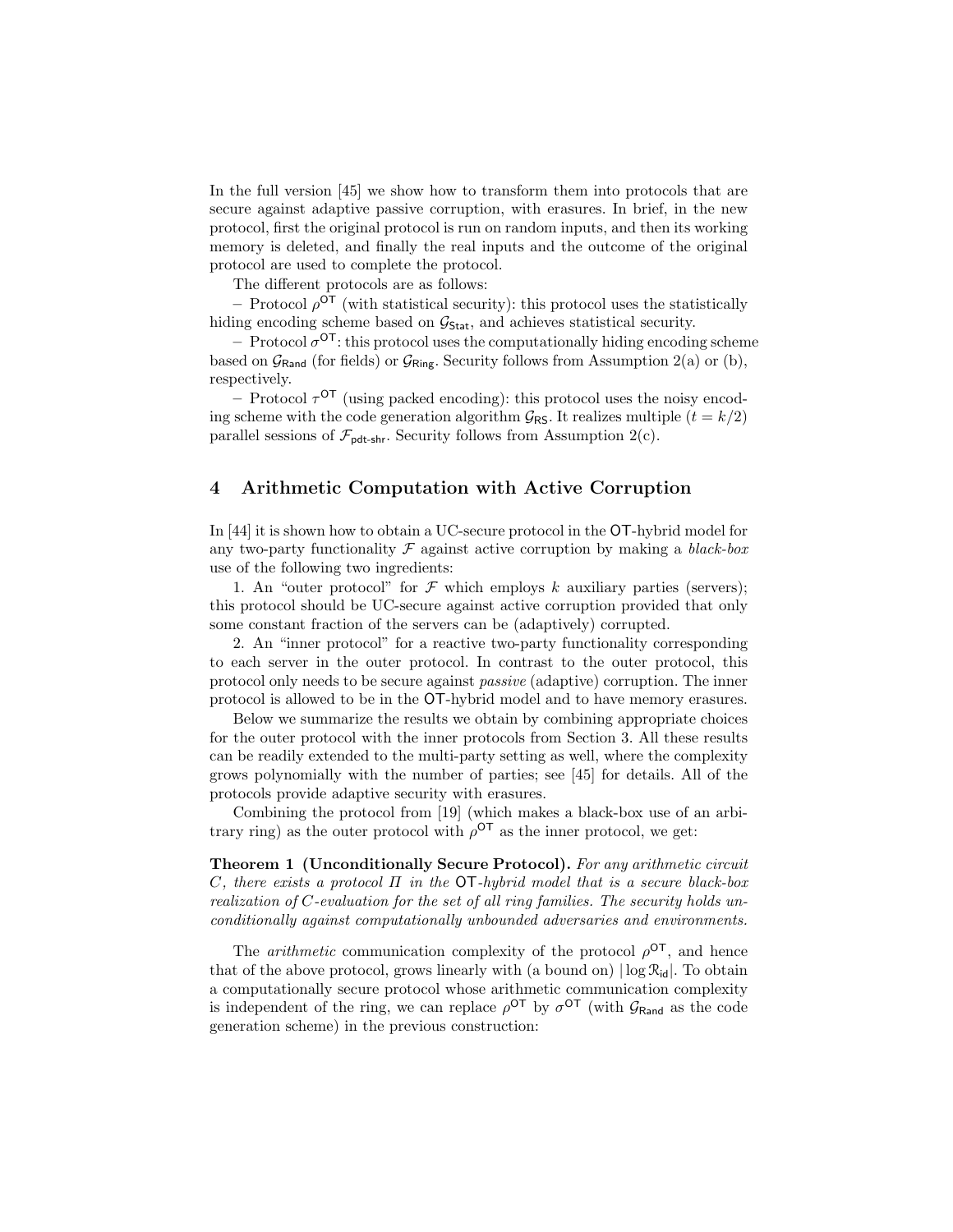**Theorem 2.** Suppose that Assumption  $2(a)$  holds. Then, for every arithmetic circuit C, there exists a protocol  $\Pi$  in the  $\sigma$ T-hybrid model that is a secure blackbox realization of C-evaluation for the set of all computationally efficient field families F. Further, the arithmetic complexity of  $\Pi$  is  $\text{poly}(k) \cdot |C|$ , independent of  $\mathcal F$  or id.

Using  $\mathcal{G}_{\text{Ring}}$  instead of  $\mathcal{G}_{\text{Rand}}$ , this result extends to all computationally efficient ring families:

**Theorem 3.** Suppose that Assumption  $2(b)$  holds. Then, for every arithmetic circuit C, there exists a protocol  $\Pi$  in the  $\sigma$ T-hybrid model that is a secure blackbox realization of C-evaluation for the set of all computationally efficient ring families R. Further, the arithmetic complexity of  $\Pi$  is  $\text{poly}(k) \cdot |C|$ , independent of  $\Re$  or id.

Finally, to obtain our most efficient protocol we use  $\tau^{OT}$  (with  $n = O(k)$ ) and  $t = \Omega(k)$  as the inner protocol. The outer protocol is a variant of the protocol from [22] in which the computational complexity is optimized using an idea from [36] (see [45] for a description). To get the computational complexity specified below, the size of the field should be super-polynomial in the security parameter. (The communication complexity does not depend on this assumption.)

**Theorem 4.** Suppose that Assumption  $2(c)$  holds. Then, for every arithmetic circuit C, there exists a protocol  $\Pi$  in the  $\sigma$ T-hybrid model with the following properties. The protocol  $\Pi$  is a secure black-box realization of C-evaluation for the set of all computationally efficient field families F, with respect to all computationally bounded environments for which  $|\mathcal{F}_{id}|$  is super-polynomial in k. The arithmetic communication complexity of  $\Pi$  is  $O(|C| + k \cdot \text{depth}(C))$ , where  $\text{depth}(C)$  denotes the depth of C, and its arithmetic computation complexity is  $O(\log^2 k) \cdot (|C| + k \cdot \operatorname{depth}(C))$ . Its round complexity is  $O(\operatorname{depth}(C))$ .

By using a suitable choice of fields and evaluation points for the Reed-Solomon encoding, and under a corresponding specialization of Assumption 2(c), the computational overhead of the above protocol can be reduced from  $O(\log^2 k)$  to  $O(\log k)$ . (In this variant we do not attempt to make a black-box use of the underlying field and rely on the standard representation of field elements.)

#### 4.1 Protocols from Homomorphic Encryption

So far we considered protocols using only black-box access to a ring. If we further assume a black-box  $\arccos^{12}$  to a homomorphic encryption scheme over the ring, there are simple protocols for  $\mathcal{F}_{\text{pdt-shr}}$  secure against passive adversaries. These can then be used instead of the protocols from Section 3.2 in the above constructions.

 $12$  When saying that a construction makes a black-box use of a homomorphic encryption primitive, we refer to the notion of a fully black-box reduction as defined in [58].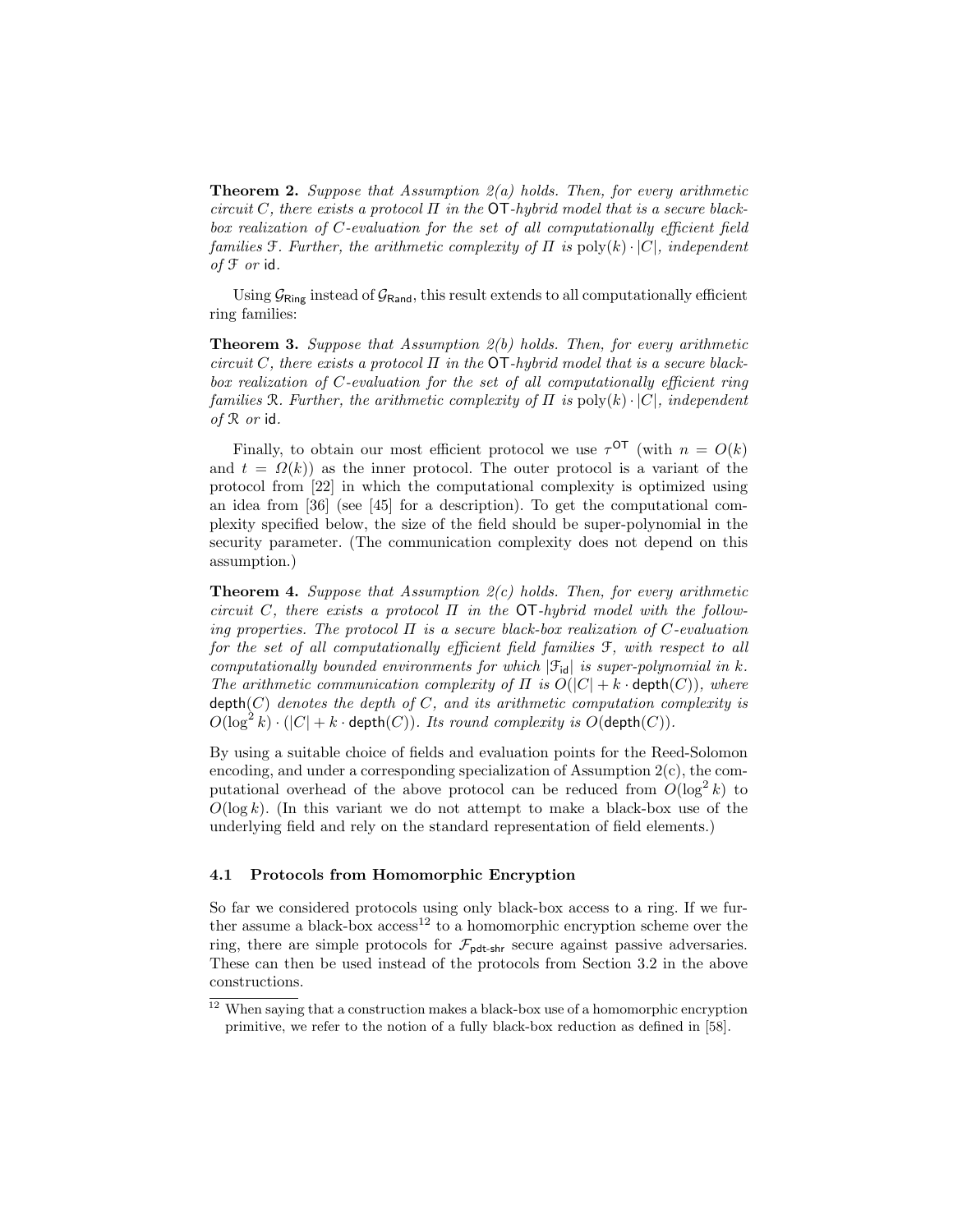We are interested in homomorphic encryptions over rings that support addition of two encrypted elements, and multiplication of an encrypted element by an unencrypted element. There are two kinds of such schemes. The more versatile kind — which we shall call a *controlled-ring* scheme — allows one to specify id during the key-generation phase, and then allows operations on elements in  $\mathcal{R}_{\text{id}}$ , where  $\mathcal{R}$  is the ring family associated with the scheme. Candidates for such schemes are the classic Goldwasser-Micali encryption scheme [35] (for which the ring family consists of the single ring  $\mathbb{Z}_2$ ) and Benaloh's scheme [5] (for which the ring family consists of rings  $\mathbb{Z}_p$  where p is a polynomially bounded prime number). Any such R-homomorphic encryption scheme can be used as a blackbox to obtain a homomorphic encryption scheme for the ring family of square matrices over  $\Re$  (where the matrix size *n* is specified by id).

**Theorem 5.** For every arithmetic circuit C, there exists a protocol  $\Pi$  in the OThybrid model, such that for every ring family  $\mathcal{R}$ , the protocol  $\Pi^{\mathcal{R}}$  securely realizes  $\mathcal{F}_C^{\mathcal{R}}$  by making a black-box use of any controlled-ring homomorphic encryption for R. The number of invocations of the encryption scheme is  $poly(k) \cdot |C|$ , independent of R or id.

Note that the protocol in the above theorem, when instantiated with the ring of  $n \times n$  matrices over  $\mathbb{Z}_p$ , has communication complexity  $poly(k) \cdot |C| \cdot n^2$ . Combined with [49], this yields constant-round protocols for secure linear algebra which make a black-box use of homomorphic encryption and whose communication complexity is nearly linear in the input size.

For the case of fields, we obtain the following more efficient version of the result by using the same outer protocol as used in Theorem 4:

**Theorem 6.** For every arithmetic circuit C, there exists a protocol  $\Pi$  in the OT-hybrid model, such that for every field family  $\mathfrak F$ , the protocol  $\Pi^{\mathfrak F}$  securely realizes  $\mathcal{F}_C^{\mathcal{F}}$  by making a black-box use of any controlled-ring homomorphic encryption for F. The security holds against adaptive corruption with erasures. Further,  $\Pi$  makes  $O(|C| + k \cdot \text{depth}(C))$  invocations of the encryption scheme, and the communication complexity is dominated by sending  $O(|C|+k \cdot \text{depth}(C))$ ciphertexts.

Homomorphic encryption schemes like the Paillier cryptosystem [53] are homomorphic with respect to the ring  $\mathbb{Z}_N$ , where N is a randomly chosen product of two large primes chosen at the time of key generation;  $N$  cannot be specified ahead of time. We call such a scheme an "uncontrolled ring" homomorphic encryption scheme. Using standard techniques computation over  $\mathbb{Z}_M$  for an a *priori* fixed modulus M can be securely reduced to computation over  $\mathbb{Z}_N$  where N is a sufficiently large, dynamically chosen modulus (see [45] for more details). We obtain the following results:

**Theorem 7.** Let  $\Re$  be the ring family where  $\Re_{id}$  is the standard representation of the ring  $\mathbb{Z}_{\mathsf{id}}$ . For every arithmetic circuit C there exists a black-box construction of a protocol  $\Pi$  in the  $\overline{OT}$ -hybrid model from any uncontrolled-ring homomorphic encryption for R, such that  $\Pi$  is a secure realization of C-evaluation for R. The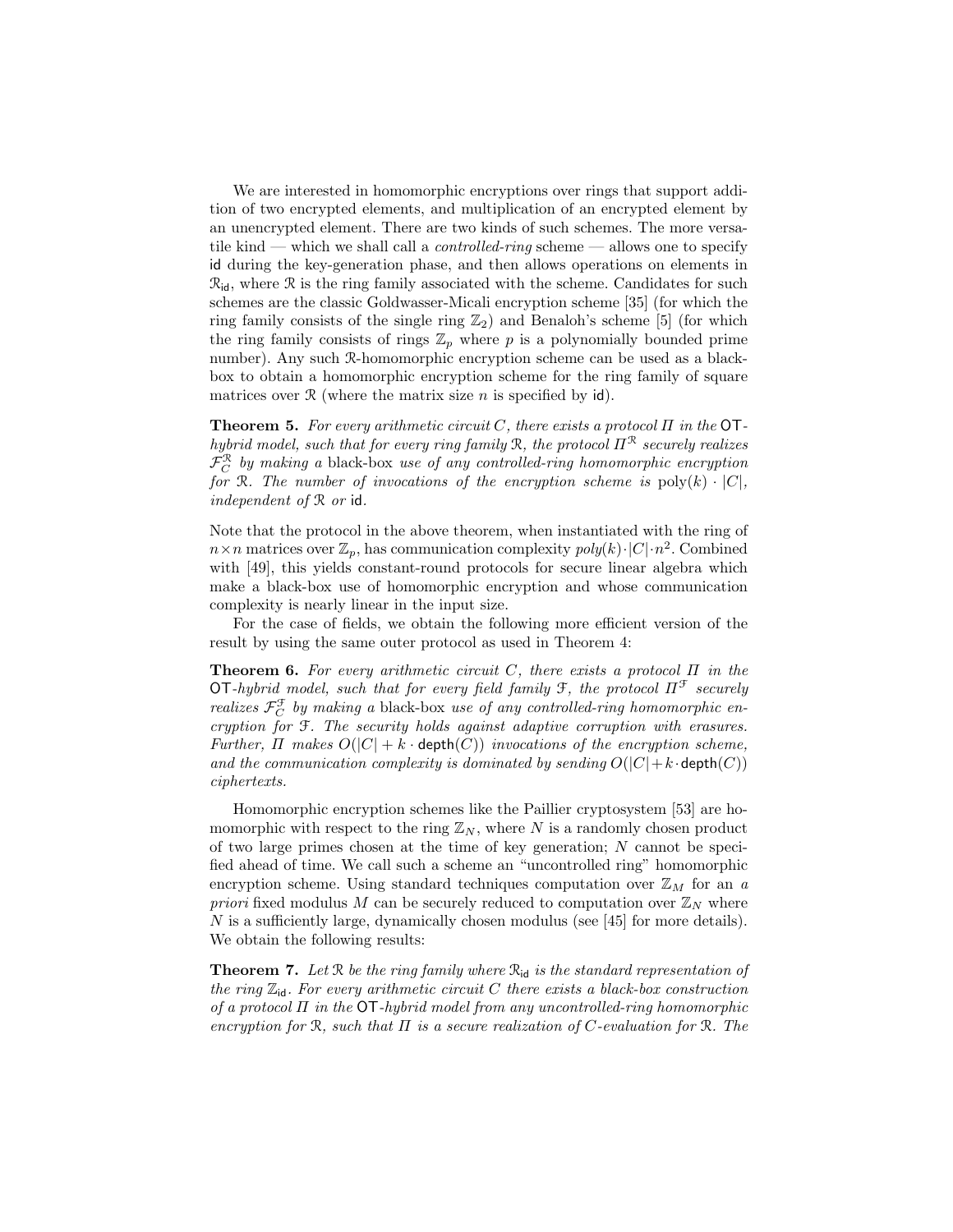number of invocations of the encryption scheme is  $\text{poly}(k) \cdot |C|$ , independent of id, and the communication complexity is dominated by  $\text{poly}(k) \cdot |C|$  ciphertexts. During the protocol, the ring size parameter fed to the encryption scheme by honest parties is limited to  $k' = O(k + |\mathsf{id}|)$ .

If, further, the ring over which  $C$  should be computed is restricted to be a field, there exists a protocol as above which makes  $O(|C|+k \cdot \text{depth}(C))$  invocations of the encryption scheme, and where the communication complexity is dominated by sending  $O(|C| + k \cdot \operatorname{depth}(C))$  ciphertexts.

The second part of the above theorem also applies to the case of arithmetic computation over pseudo-fields. Furthermore, it can be generalized to the ring of  $n \times n$  matrices, which when used with constructions of uncontrolled-ring  $\mathbb{Z}_{N}$ homomorphic encryption schemes from the literature [53, 23] would yield arithmetic protocols for matrices over large rings whose complexity grows quadratically with n.

We finally note that in the *stand-alone* model, the OT oracle in the above protocols can be realized by making a black-box use of the homomorphic encryption primitive without affecting the asymptotic number of calls to the primitive. This relies on the black-box construction from [42] and the fact that only  $O(k)$ OTs need to be secure against active corruption. Thus, the above theorems hold also in the plain, stand-alone model (as opposed to the OT-hybrid UC-model).

Acknowledgments. We thank Jens Groth, Venkatesan Guruswami, Farzad Parvaresh, Oded Regev, and Ronny Roth for helpful discussions.

## References

- 1. M. Abadi and J. Feigenbaum. Secure circuit evaluation. J. Cryptology, 2(1):1–12, 1990.
- 2. J. Algesheimer, J. Camenisch, and V. Shoup. Efficient computation modulo a shared secret with application to the generation of shared safe-prime products. In CRYPTO '02: 417–432.
- 3. Y. Aumann and Y. Lindell. Security against covert adversaries: Efficient protocols for realistic adversaries. In TCC '07: 137–156.
- 4. M. Ben-Or, S. Goldwasser, and A. Wigderson. Completeness theorems for noncryptographic fault-tolerant distributed computation. In STOC '88: 1–10.
- 5. J. Benaloh. Verifiable Secret-Ballot Elections. PhD thesis, Department of Computer Science, Yale University, 1987.
- 6. D. Bleichenbacher, A. Kiayias, and M. Yung. Decoding interleaved reed-solomon codes over noisy channels. Theor. Comput. Sci., 379(3):348–360, 2007.
- 7. P. Bogetoft, D. L. Christensen, I. Damgard, M. Geisler, T. Jakobsen, M. Krøigaard, J. D. Nielsen, J. B. Nielsen, K. Nielsen, J. Pagter, M. Schwartzbach, and T. Toft. Multiparty computation goes live. Cryptology ePrint Archive, Report 2008/068.
- 8. D. Boneh and M. K. Franklin. Efficient generation of shared RSA keys. J. ACM, 48(4):702–722, 2001. Earlier version in Crypto '97.
- 9. R. Canetti. Universally composable security: A new paradigm for cryptographic protocols. Cryptology ePrint Archive, Report 2000/067, 2005.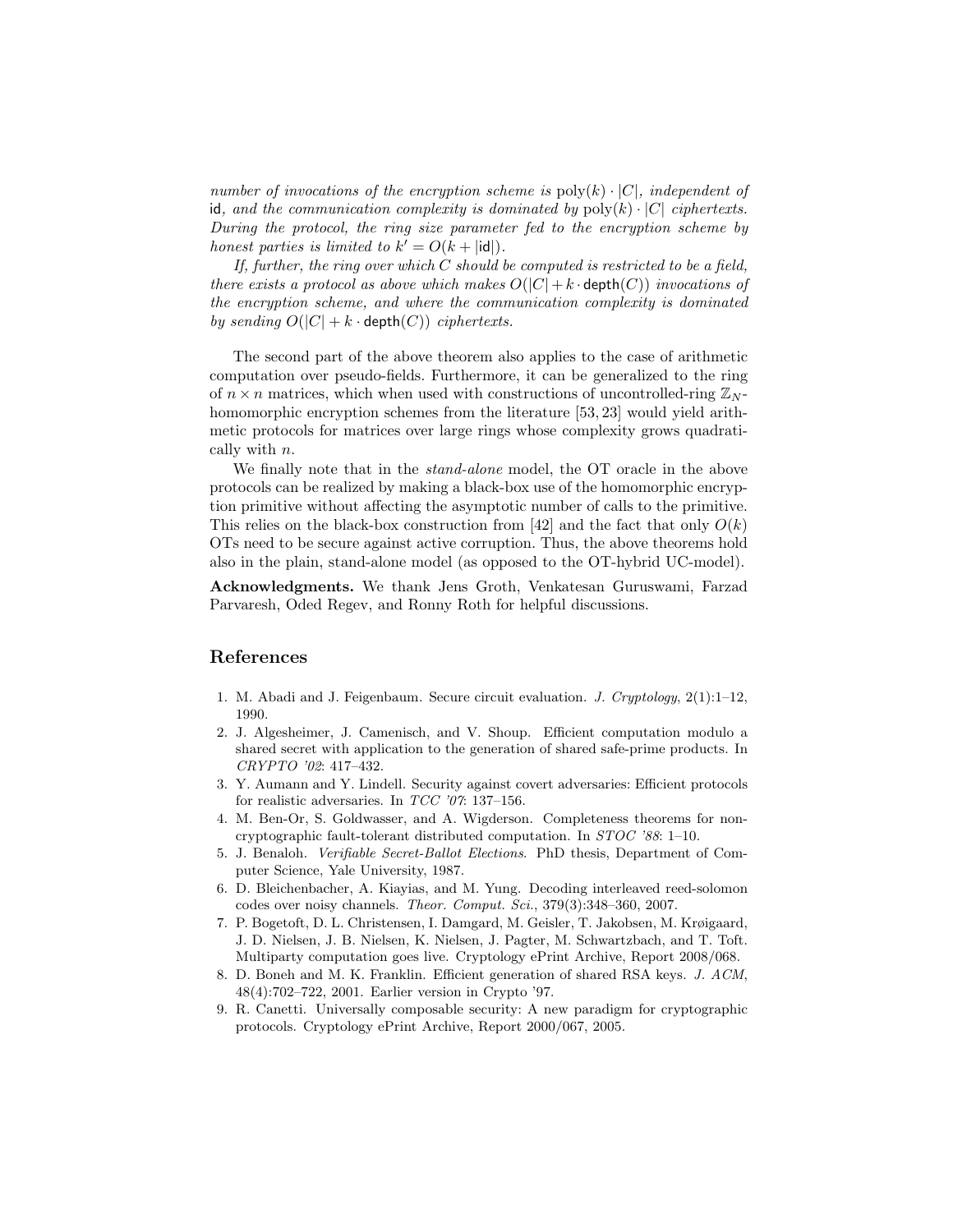- 10. R. Canetti, U. Feige, O. Goldreich, and M. Naor. Adaptively secure multi-party computation. In STOC '96: 639–648.
- 11. R. Canetti, Y. Ishai, R. Kumar, M. K. Reiter, R. Rubinfeld, and R. N. Wright. Selective private function evaluation with applications to private statistics. In PODC '01: 293–304.
- 12. R. Canetti, Y. Lindell, R. Ostrovsky, and A. Sahai. Universally composable twoparty computation. In STOC '02: 494–503.
- 13. D. Chaum, C. Crépeau, and I. Damgård. Multiparty unconditionally secure protocols. In STOC '88: 11–19.
- 14. D. Coppersmith and M. Sudan. Reconstructing curves in three (and higher) dimensional space from noisy data. In STOC '03: 136–142.
- 15. R. Cramer and I. Damgård. Secure distributed linear algebra in a constant number of rounds. In CRYPTO '01: 119–136.
- 16. R. Cramer, I. Damgård, and U. M. Maurer. General secure multi-party computation from any linear secret-sharing scheme. In EUROCRYPT '00: 316–334.
- 17. R. Cramer, I. Damgård, and J. B. Nielsen. Multiparty computation from threshold homomorphic encryption. In EUROCRYPT '01: 280-299.
- 18. R. Cramer and S. Fehr. Optimal black-box secret sharing over arbitrary abelian groups. In CRYPTO '02: 272–287.
- 19. R. Cramer, S. Fehr, Y. Ishai, and E. Kushilevitz. Efficient multi-party computation over rings. In EUROCRYPT '03: 596–613.
- 20. R. Cramer, E. Kiltz, and C. Padró. A note on secure computation of the Moore-Penrose pseudoinverse and its application to secure linear algebra. In CRYPTO '07: 613–630.
- 21. I. Damgård, M. Fitzi, E. Kiltz, J. B. Nielsen, and T. Toft. Unconditionally secure constant-rounds multi-party computation for equality, comparison, bits and exponentiation. In TCC '06: 285–304.
- 22. I. Damgård and Y. Ishai. Scalable secure multiparty computation. In CRYPTO '06: 501–520.
- 23. I. Damgård and M. Jurik. A generalisation, a simplification and some applications of paillier's probabilistic public-key system. In CT-RSA '02: 79–95.
- 24. I. Damgård and J. B. Nielsen. Universally composable efficient multiparty computation from threshold homomorphic encryption. In CRYPTO '03: 247–264.
- 25. I. Damgård, J. B. Nielsen, and C. Orlandi. Essentially optimal universally composable oblivious transfer. In ICISC '08.
- 26. Y. Desmedt and Y. Frankel. Threshold cryptosystems. In CRYPTO '89: 307–315.
- 27. S. Even, O. Goldreich, and A. Lempel. A randomized protocol for signing contracts. Commun. ACM, 28(6):637–647, 1985.
- 28. Y. Frankel, P. D. MacKenzie, and M. Yung. Robust efficient distributed rsa-key generation. In STOC '98: 663–672.
- 29. M. K. Franklin and S. Haber. Joint encryption and message-efficient secure computation. J. Cryptology, 9(4):217–232, 1996.
- 30. M. K. Franklin and M. Yung. Communication complexity of secure computation (extended abstract). In  $STOC$  '92: 699-710.
- 31. M. J. Freedman, K. Nissim, and B. Pinkas. Efficient private matching and set intersection. In  $EUROCRYPT'04: 1-19$ .
- 32. N. Gilboa. Two party RSA key generation. In CRYPTO '99: 116–129.
- 33. O. Goldreich. Foundations of Cryptography: Basic Applications. Cambridge University Press, 2004.
- 34. O. Goldreich, S. Micali, and A. Wigderson. How to play ANY mental game. In STOC '87: 218–229. See [33, Chap. 7] for more details.